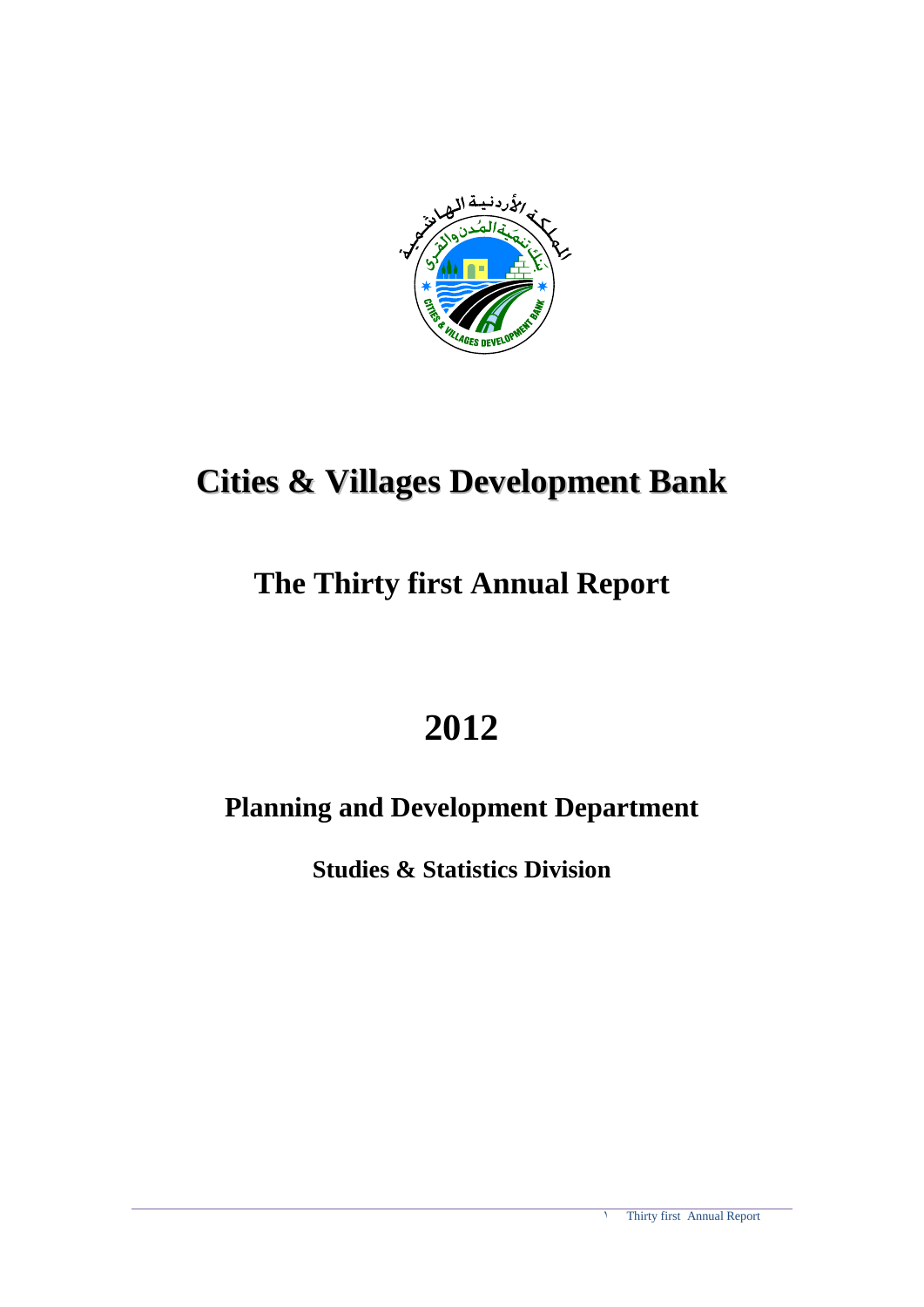# *Board of Directors*

#### **Chairman**

His Excellency Eng.Maher Abu Smen Minister of Municipal Affairs

#### Deputy Chairman

Mr.Eng.Haitham Hyasat Director General, Cities and Villages Development Bank

# **Board Members**

| Mr.Aahad Ziadat<br>Eng Zyad Ebidat           | Representative of Ministry of Municipal Affairs<br>Representative of Ministry of Planning & International<br>Cooperation |
|----------------------------------------------|--------------------------------------------------------------------------------------------------------------------------|
| Eng Anmar Al Khasawneh                       | Representative of Ministry of Public Works & Housing                                                                     |
| Mr Eed Al Zaby                               | Representative of Ministry of Finance                                                                                    |
| Mr Awad Fakhury                              | Representative of Central Bank of Jordan                                                                                 |
| Mr Jamal Abu darweesh                        | Mayor of Alhsainia Municipality                                                                                          |
| Mrs Eng. Kalida Kleafat                      | Mayor of Mahes Municipality                                                                                              |
| * Mr Abed Al- Aillah Al- henati till1/3/2012 |                                                                                                                          |
| Mr Eng. Haitham Hyasat                       | till $1/3/2012$                                                                                                          |

| Mr Eng.Haitham Hyasat | till 1/3/2012   |
|-----------------------|-----------------|
| Mr Ma'an Al Khasawneh | till 8/2/2012   |
| Mr Mahmmod Alnsower   | till $8/2/2012$ |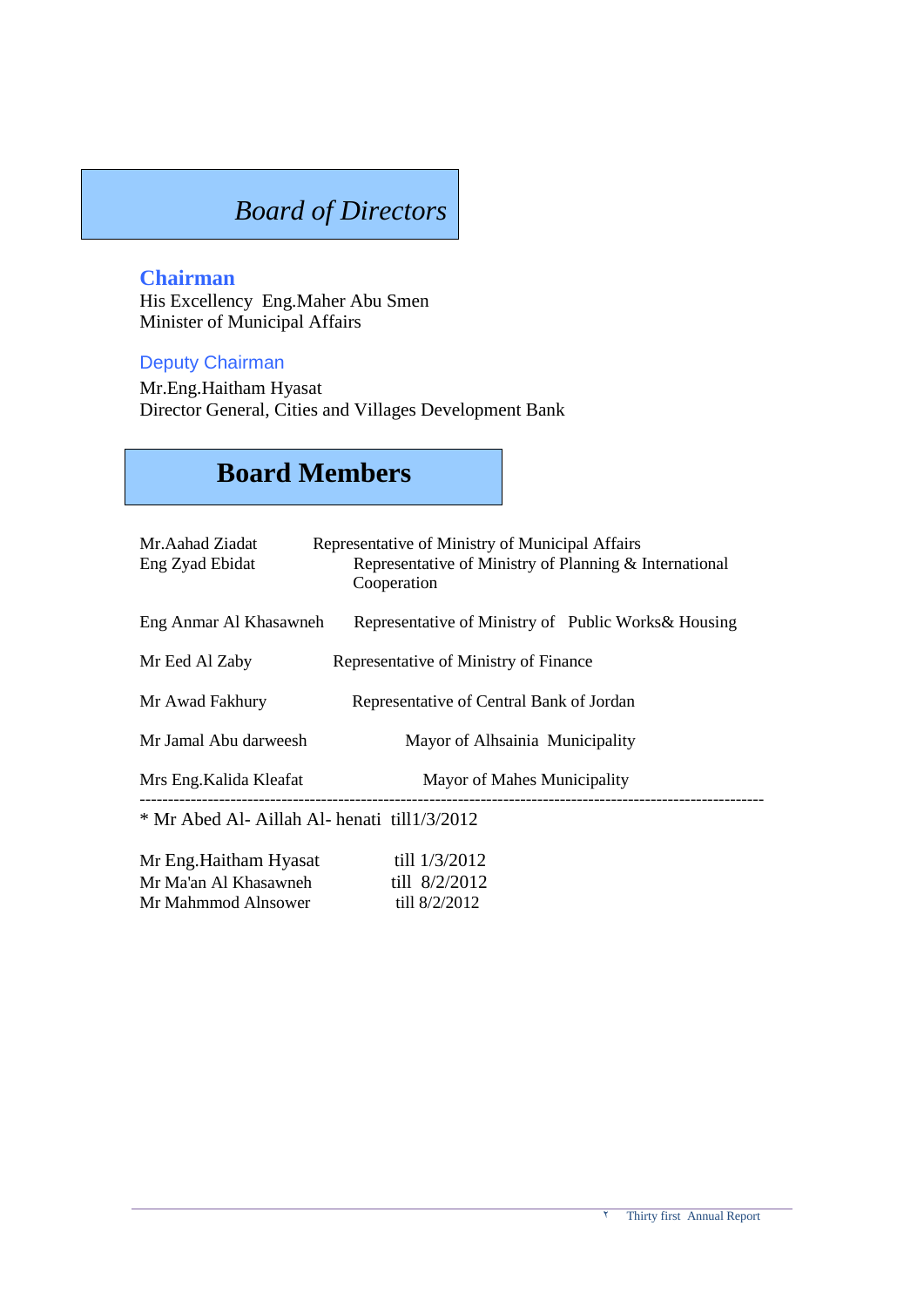| <b>General Manager Speech</b>                                        | Page<br>5 |
|----------------------------------------------------------------------|-----------|
| <b>King Abdullah II Award Office for Excellence</b>                  | 5         |
| Lending activity of CVDB                                             |           |
| <b>Loans Applications Received</b><br>$\bullet$                      | 6         |
| <b>Extended Loans</b><br>$\bullet$                                   | 7         |
| Distribution of the Loans according to type of project<br>$\bullet$  | 7         |
| <b>Geographical Distribution of Loans</b><br>$\bullet$               | $8 - 10$  |
| <b>Signed Loan Agreements</b><br>٠                                   | 10        |
|                                                                      |           |
| <b>Loan Withdrawals</b>                                              | 11        |
| <b>Assistance of Municipal Councils</b><br><b>Banking Operations</b> | 13        |
| <b>Distribution of Deposits by Governorate</b>                       | 14        |
| <b>Withdrawals from Deposits</b><br>$\bullet$                        | 15        |
| Taxes & Fees collected on behalf of the Local Councils<br>$\bullet$  | 16        |
| Distribution of the collected Taxes & Fees<br>$\bullet$              | 16        |
| The Bank's Staff<br>$\bullet$                                        | 17        |
| Supervision, Follow-up, Training & Computer                          | 18-19     |
| <b>Investment Department</b><br>$\bullet$                            | 19        |
| <b>Planning Department</b>                                           | $19 - 23$ |
|                                                                      |           |

 **Financial Statements and Auditors Report as at 31 December 2012**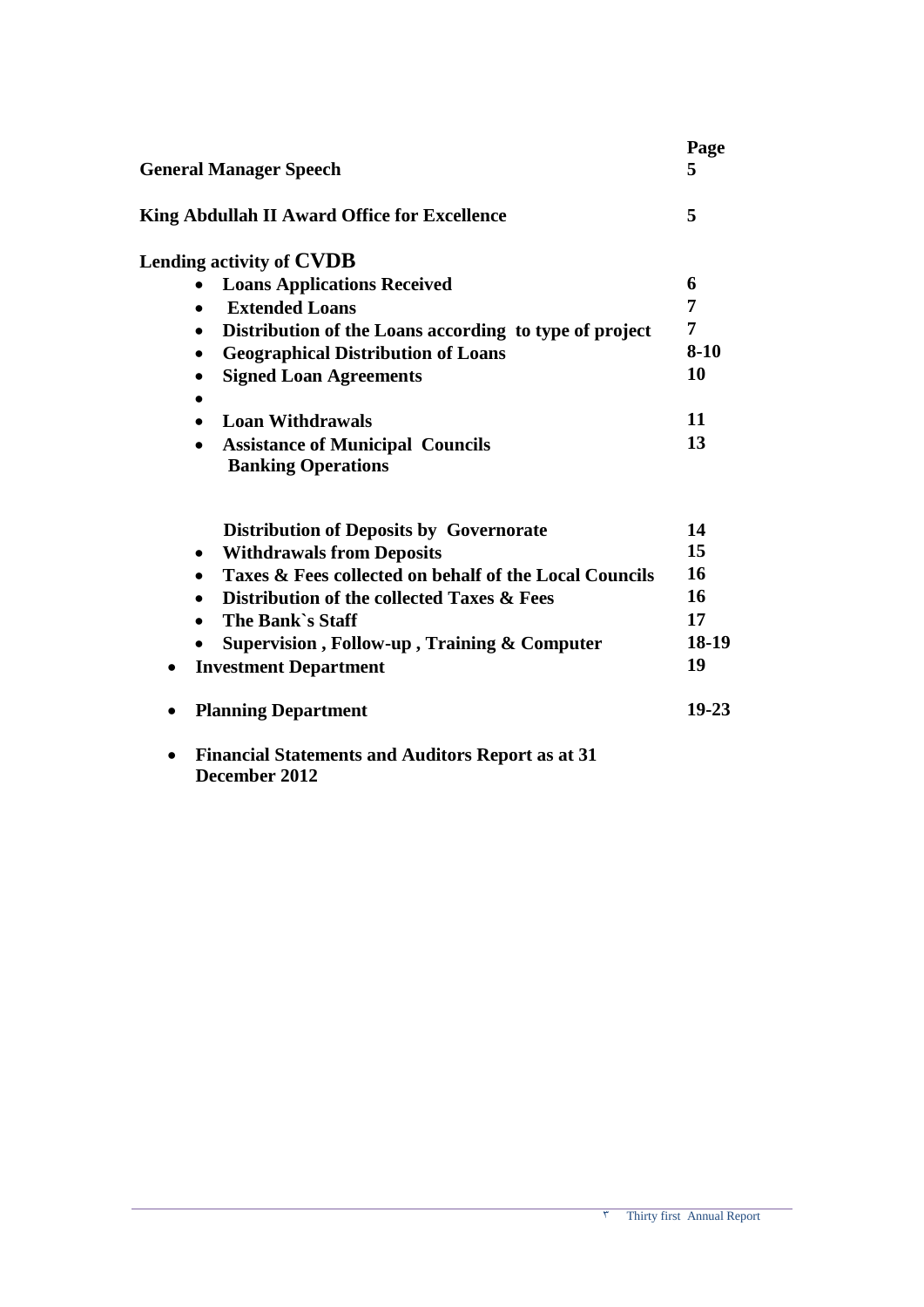### **Vision and Mission of the Bank**

### **The Vision**

To contribute towards local development.

### **The Mission**

Managing and developing the funds of the municipalities, providing the necessary financing for their development and investment projects, and empowering their staff to achieve local development.

### **Core Values**

| Dedication:   | Loyalty, responsibility and commitment.                               |
|---------------|-----------------------------------------------------------------------|
| Integrity:    | Work with impartiality and responsibility to achieve the Bank's       |
|               | goals.                                                                |
| Excellence:   | To provide the best services according to international standards and |
|               | best practices.                                                       |
| Training:     | To improve the scientific and professional levels of the employees.   |
| Teamwork:     | Working together on every level to achieve national and institutional |
|               | goals.                                                                |
| Transparency: | Exchange of information and knowledge, to simplify and clarify        |
|               | procedures with the highest level of professionalism.                 |
|               | Social Responsibility: To maximize the participatory capacity of the  |
|               | development and to reinforce the citizenship                          |
|               | of the municipalities to improve the nation.                          |

### **Objectives of the Strategy**

- 1) Raising the efficiency and effectiveness and increasing knowledge of Cities and Villages Development Bank (Inputs, Processes, and Outputs)
- 2) Contributing in achieving local development (results).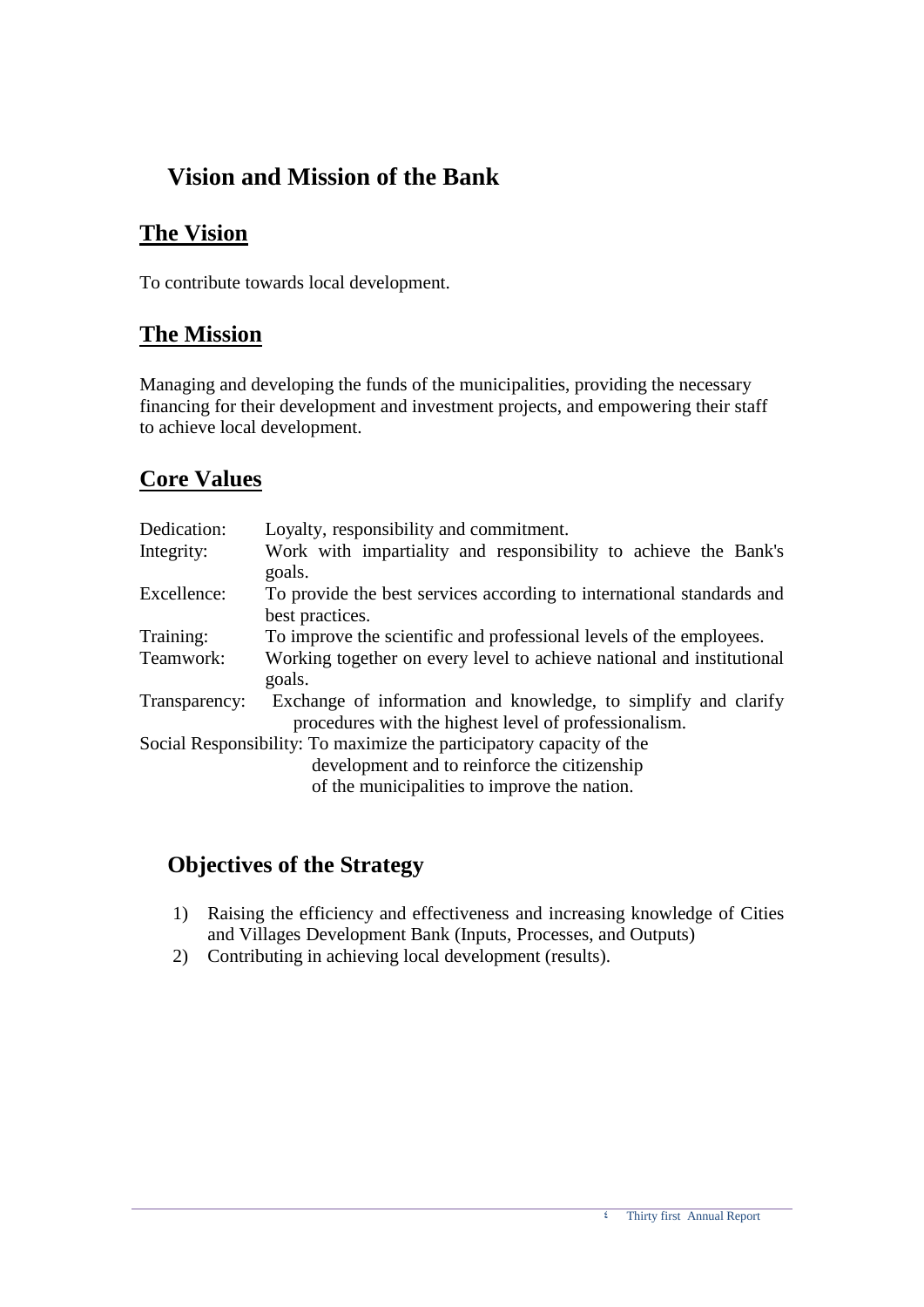#### **General Manager Speech**

The CVDB looks forward to updating all scientific and technological means in its work, in order to upgrade performance and achievement.One of CVDB's main goals is to launch new services that can be better and appropriate for all circumstances, through institutional work in which positive sides are appreciated and negative ones are prevented, in order to reach Excellence in insuring and managing local communities' benefits. We hope for more creative ideas to implement plans and strategic programmers to develop our institutional work in accordance to CVDB's main goals and values in determining priorities and providing all high- standard services. In 2012 CVDB granted (56) loans to different municipalities of the Kingdom with a total value of (20,096) million dinars

Eng. Haitham Nahleh General Manager



Cities & Villages Development Bank ("CVDB") was established in accordance with the Temporary Law No. 38 of 1979 as the legal successor to the Municipalities and Villages Loans Fund, until the permanent law No. 63 of 1985 was issued. The Bank's capital amounted to JD 50 million and Reserves at JD  $\gamma$ ,  $\gamma \in \Lambda$  million. The Bank was established as an official public institution, and enjoys the status of a judicial person which is administratively and financially independent.



# **King Abdullah II Award Office for Excellence**

- 1- Cities and Villages Development Bank participated in the sixth session of the Award  $2012 - 2013$ .
- 2- A committee was formed to follow up and work with King Abdullah Award for Excellence team.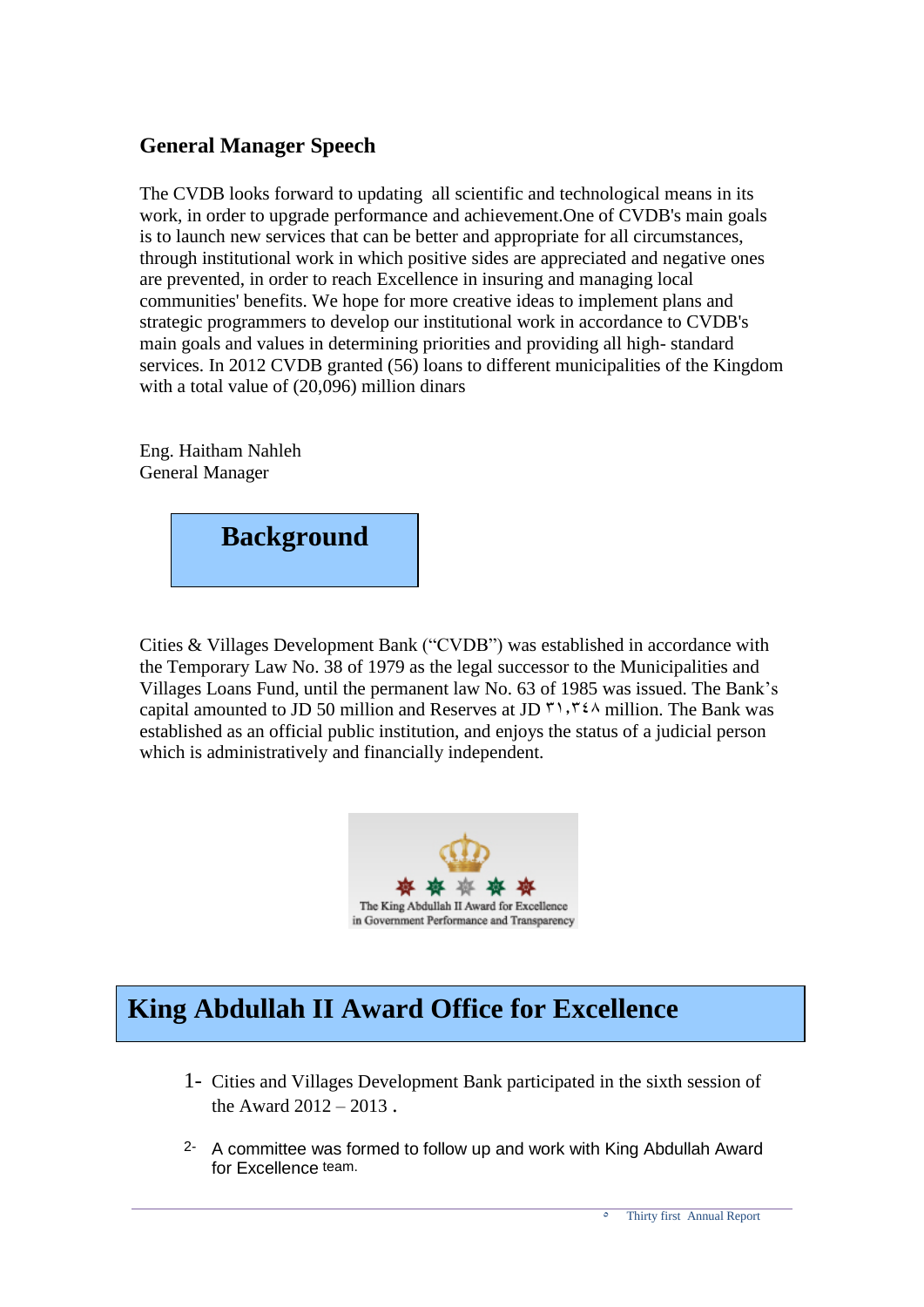- 3- Conduct courses and workshops specific in each Award criteria for employees.
- 4- Committee has reviewed each of the plans, mechanisms, methodologies, strategic plan and Published distinguished government service culture.
- 5- The Bank provided the subscription report for the Centre to King Abdullah II award for Excellence.

### **Loan Applications Received**

During 2012, the Bank received 67 loan applications totaling JD 13,936 million, compared to 78 loan application in the year 2011totaling JD 17,660 million, as shown in table 1.

#### **Table No. 1 Loan applications received by CVDB classified by type of projects JD000**

| statement  |               | 2012   | 2011 |        |  |
|------------|---------------|--------|------|--------|--|
|            | No.<br>Amount |        | No.  | Amount |  |
| Service    | ٦.            | 12,135 | 62   | 15,471 |  |
| Loans      |               |        |      |        |  |
| Productive | v             | 1,801  | 16   | 2,189  |  |
| Loans      |               |        |      |        |  |
| Total      | 7 V           | 13,936 | 78   | 17,660 |  |

### **Figure No. 1**

### **Loan applications received by CVDB classified by type of projects**

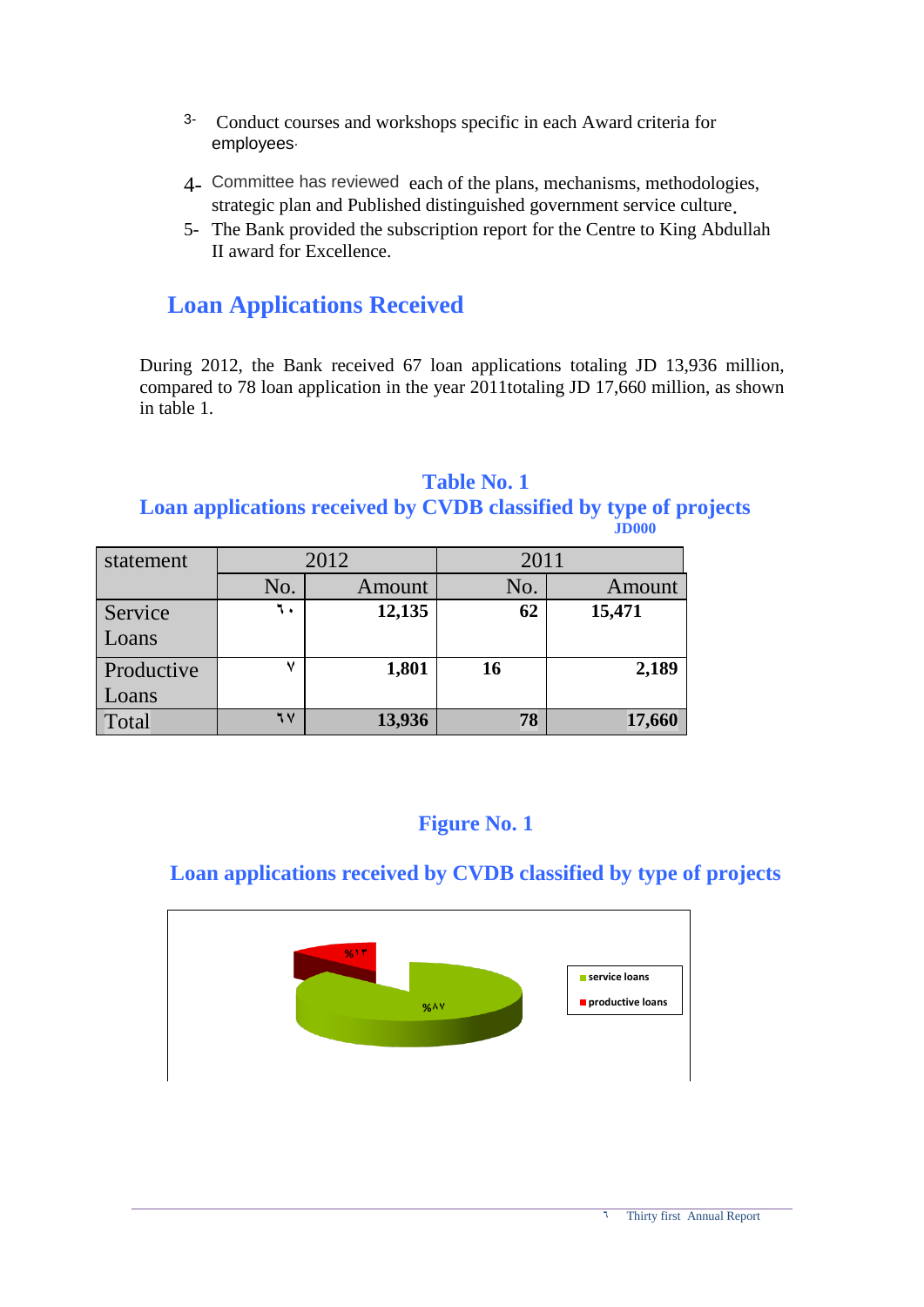# **Approved loans & Extended loans**

The Bank approved 56 loans with a total amount of JD 20,096 million in 2012, against 35 loans in 2011 with a total amount of JD 5,103 million as shown in table No. 2.

### **Table No. 2**

#### Extended loans for the years  $20 \cdot -201$

| <b>JD000</b>          |     |               |      |               |
|-----------------------|-----|---------------|------|---------------|
| statement             |     | 2012          | 2011 |               |
|                       | No. | <b>Amount</b> | No.  | <b>Amount</b> |
| <b>Local councils</b> | ٥٦  | 20,096        | 35   | 5,103         |

# **Distribution of the Loans according to type of project**

Table No. 3 shows the distribution of loans by type of project for local councils: it shows that loans granted for Overdrawn account were in the first rank with a total amount of 14,772 million, representing 73,5% of the total, followed by loans for loan rescheduling with a total of JD 3,281 million in 2012 .

### **Table No. 3 Extended loans classified by projects**

|                                |               |                  |               | <b>JD000</b>  |  |
|--------------------------------|---------------|------------------|---------------|---------------|--|
|                                |               | 2012             | 2011          |               |  |
| <b>Project</b>                 | <b>Amount</b> | $\frac{6}{6}$    | <b>Amount</b> | $\frac{0}{0}$ |  |
| <b>Streets</b>                 | 1,050         | 5,22             | 2,283         | 44,7          |  |
| <b>Public Buildings</b>        | ٠             |                  | 0,189         | 3,7           |  |
| Equipment                      | 0,360         | 1,79             | 0,250         | 4,9           |  |
| <b>Commitments</b>             | 0,400         | 1,99             | 1,367         | 26,8          |  |
| <b>Productive projects</b>     | 0,233         | 1,16             | 0,924         | 18,1          |  |
| <b>Electricity</b>             | 0             | $\boldsymbol{0}$ | 0,090         | 1,8           |  |
| <b>Overdrawn account</b>       | 14,772        | 73,5             | 0             | $\mathbf 0$   |  |
| <b>Loan rescheduling &amp;</b> | 3,281         | 16,33            | $\bf{0}$      | 0             |  |
| consolidation                  |               |                  |               |               |  |
| <b>Total</b>                   | 20,096        | 100              | 5,103         | 100           |  |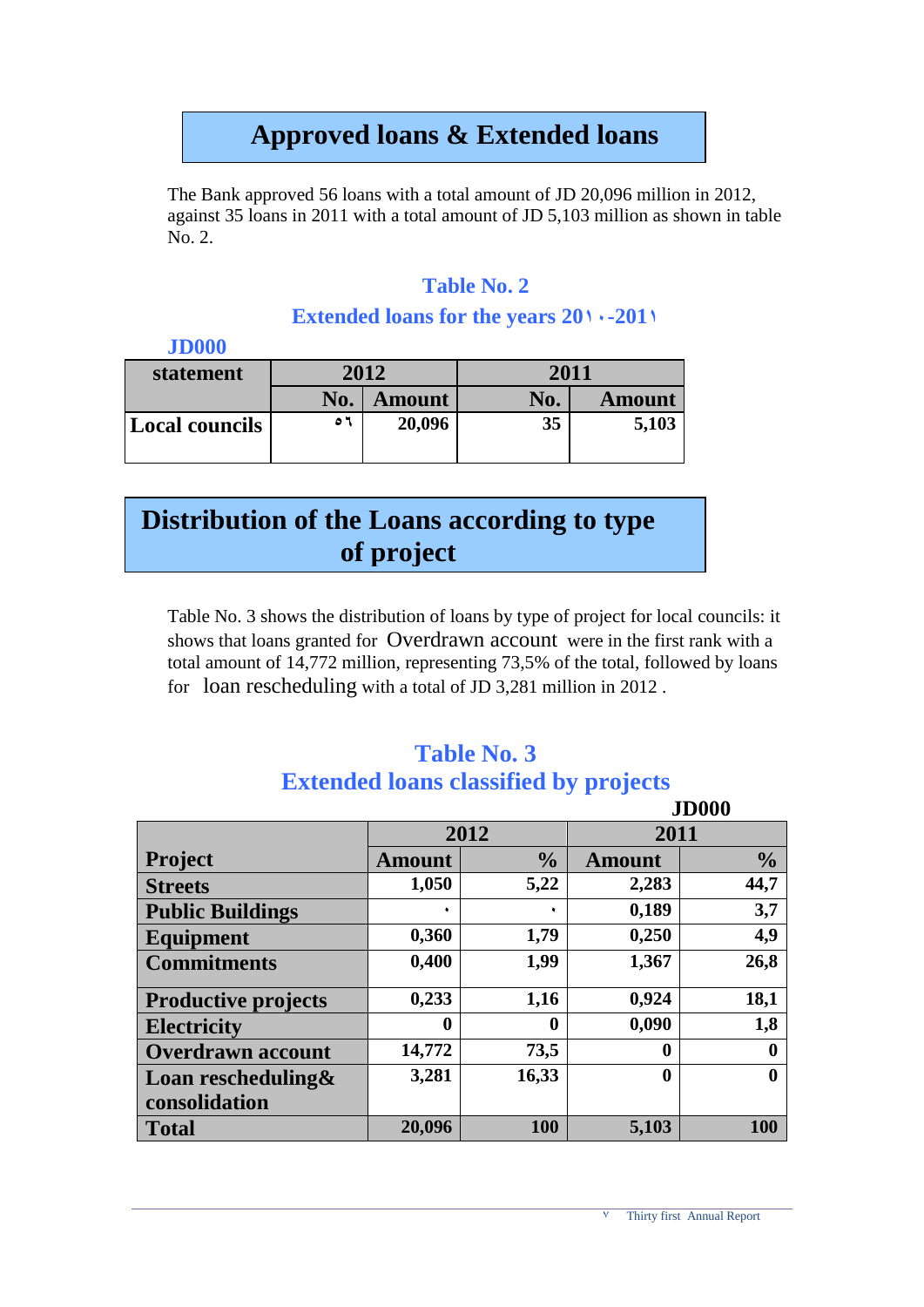**Figure No. 2 Loans distributed by project**



### **Geographical distribution of loans**

Table No. 4 shows loans extended to the local councils classified by governorate. The table indicates that Ajloun Governorate ranked first during 2012 with a total amount of JD 6,599 million and represents 32,8%of the total amount of loans outstanding, followed by Jarash Governorate with a total amount of JD 2,487 million representing 12,4% of the total, while total loans to the remaining governorates totaled 54,8%.

#### **Table No 4 Geographical Distribution for Loans according to Governorates**

| JDVVV          |     |               |               |                |               |                |
|----------------|-----|---------------|---------------|----------------|---------------|----------------|
|                |     | 2012          |               | 2011           |               |                |
| Governorate    | No. | <b>Amount</b> | $\frac{0}{0}$ | No.            | <b>Amount</b> | $\frac{0}{0}$  |
|                |     |               |               |                |               |                |
| <b>Amman</b>   | 1   | 0,97          | 0,001         | 1              | 0,100         | $\overline{2}$ |
| <b>Irbid</b>   | 11  | 1,952         | 9,7           | 14             | 2,240         | 44             |
| Karak          | 7   | 1,267         | 6,3           | $\overline{2}$ | 0,300         | 5,9            |
| <b>Balga</b>   | 3   | 0,950         | 4,7           | $\overline{2}$ | 0,600         | 11,7           |
| Ma'an          | 6   | 2,275         | 11,7          | 5              | 0,358         |                |
| <b>Zarqa</b>   | 1   | 0,250         | 1,2           | 1              | 0,300         | 5,9            |
| <b>Mafraq</b>  | 7   | 2,365         | 11,8          | $\overline{2}$ | 0,080         | 1,5            |
| <b>Tafilah</b> | 3   | 1,413         | 7             | 1              | 0,153         | 3              |
| <b>Madaba</b>  | 3   | 0,159         | 0,8           | 1              | 0,300         | 5,9            |
| <b>Jarash</b>  | 3   | 2,487         | 12,4          | 3              | 0,237         | 4,5            |
| <b>Ajloun</b>  | 8   | 6,599         | 32,8          | $\overline{2}$ | 0,400         | 8              |

#### **JD000**

 $\lambda$  Thirty first Annual Report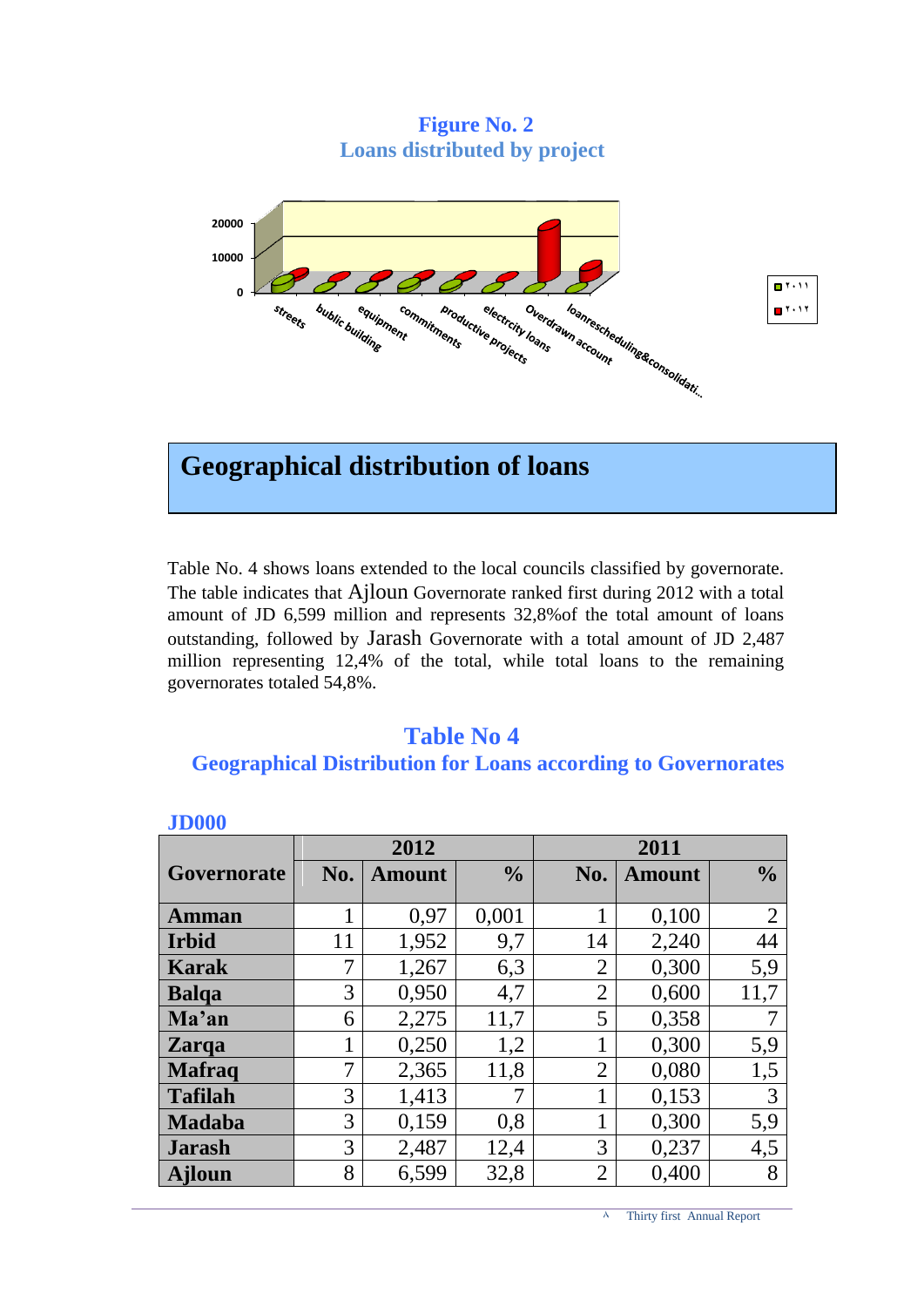|              |     | 2012   |               | 2011 |               |               |
|--------------|-----|--------|---------------|------|---------------|---------------|
| Governorate  | No. | Amount | $\frac{0}{0}$ | No.  | <b>Amount</b> | $\frac{1}{2}$ |
| Aqaba        |     | 0,282  |               |      | 0,035         |               |
| <b>Total</b> | 56  | 20,096 | 00            | 35   | 5,103         |               |

**Figure No. 3 Geographical Distribution of Loans**



# **Geographical Distribution of the Loans according to Region**

The geographical distribution of loans among the three regions for the year 2012 is shown in table No. 5. This indicates that the Northern Region has the highest percentage (66,7%) of the total loans followed by the Southern Region (26%), and finally the Central Region with 7,3% of the total as shown in table No. 5.

### **Table No. 5**

### **The Geographical Distribution of Loans classified by Region**

|               |     | 2012          |               |     | 2011   |               |  |
|---------------|-----|---------------|---------------|-----|--------|---------------|--|
| <b>Region</b> | No. | <b>Amount</b> | $\frac{0}{0}$ | No. | Amount | $\frac{0}{0}$ |  |

#### **JD000**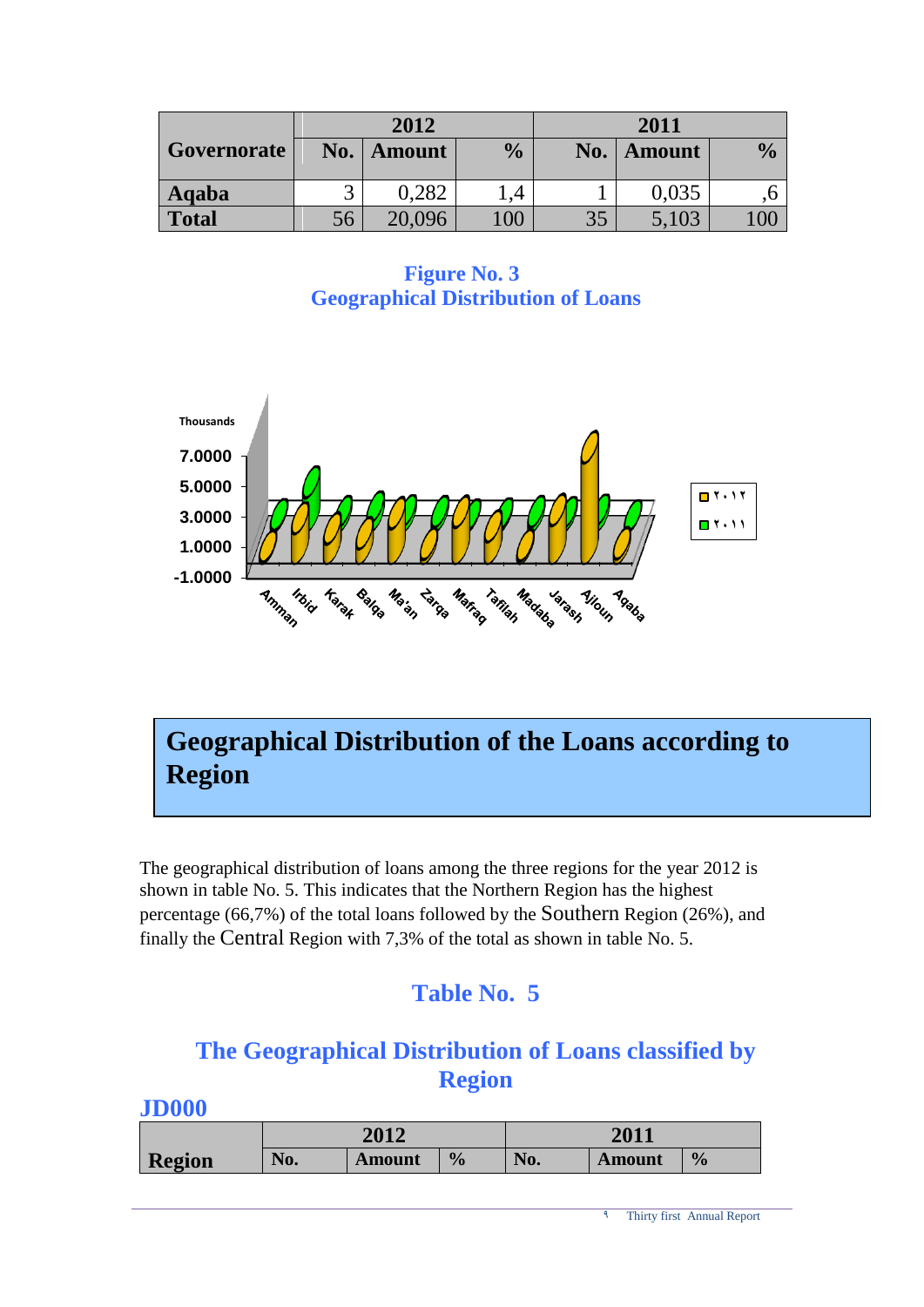| <b>Northern</b> | 29  | 13,403 | 66,7 | 21 | 2,957 | 58  |
|-----------------|-----|--------|------|----|-------|-----|
| <b>Central</b>  |     | 1,456  | 7,3  | ت  | 1,300 | 25  |
| <b>Southern</b> | - 4 | 5,237  | 26   | q  | 0,846 | 17  |
| <b>Total</b>    | ۶۹  | 20,096 | ۰ ۱  | 35 | 5,103 | 100 |

### **Figure No. 4 Distribution of loans according to region**



# **Signed Loan Agreements**

Table No. 6 shows the loan agreements signed in the year 2012, which were 55 loans with a total amount of JD 19,897 million compared to 27 loans with a total amount of JD 3,515 million in 2011. It indicates that the value of the signed loans for Overdrawn account ranked first with a total amount of JD 14,772 million, representing 74,2% of the total value, followed by loans for Loan rescheduling& consolidation 16,5% of the total.

## **Table No. 6**

### **Signed loans agreements during the years 2012 – 2011**

|                         |                | 2012         |                |                | 2011         |               |
|-------------------------|----------------|--------------|----------------|----------------|--------------|---------------|
| <b>Projects</b>         | No.            | <b>Value</b> | $\frac{0}{0}$  | No.            | <b>Value</b> | $\frac{0}{0}$ |
| <b>Streets</b>          | 3              | 0,608        | 3              | 8              | 1,555        | 44,25         |
| <b>Loan utilization</b> | 6              | 3,281        | 16,5           | $\overline{0}$ | $\Omega$     |               |
| <b>Equipments</b>       | 3              | 0,353        | 1,8            | $\overline{2}$ | 0,140        | 3,98          |
| <b>Public Building</b>  | 0              | 0            | $\overline{0}$ |                | 0,089        | 2,53          |
| Productive              | 5              | 0,233        | 1,2            | 5              | 0,524        | 14,9          |
| projects                |                |              |                |                |              |               |
| <b>Commitments</b>      | $\overline{2}$ | 0,650        | 3,3            | 9              | 1,117        | 31,78         |

#### **JD000**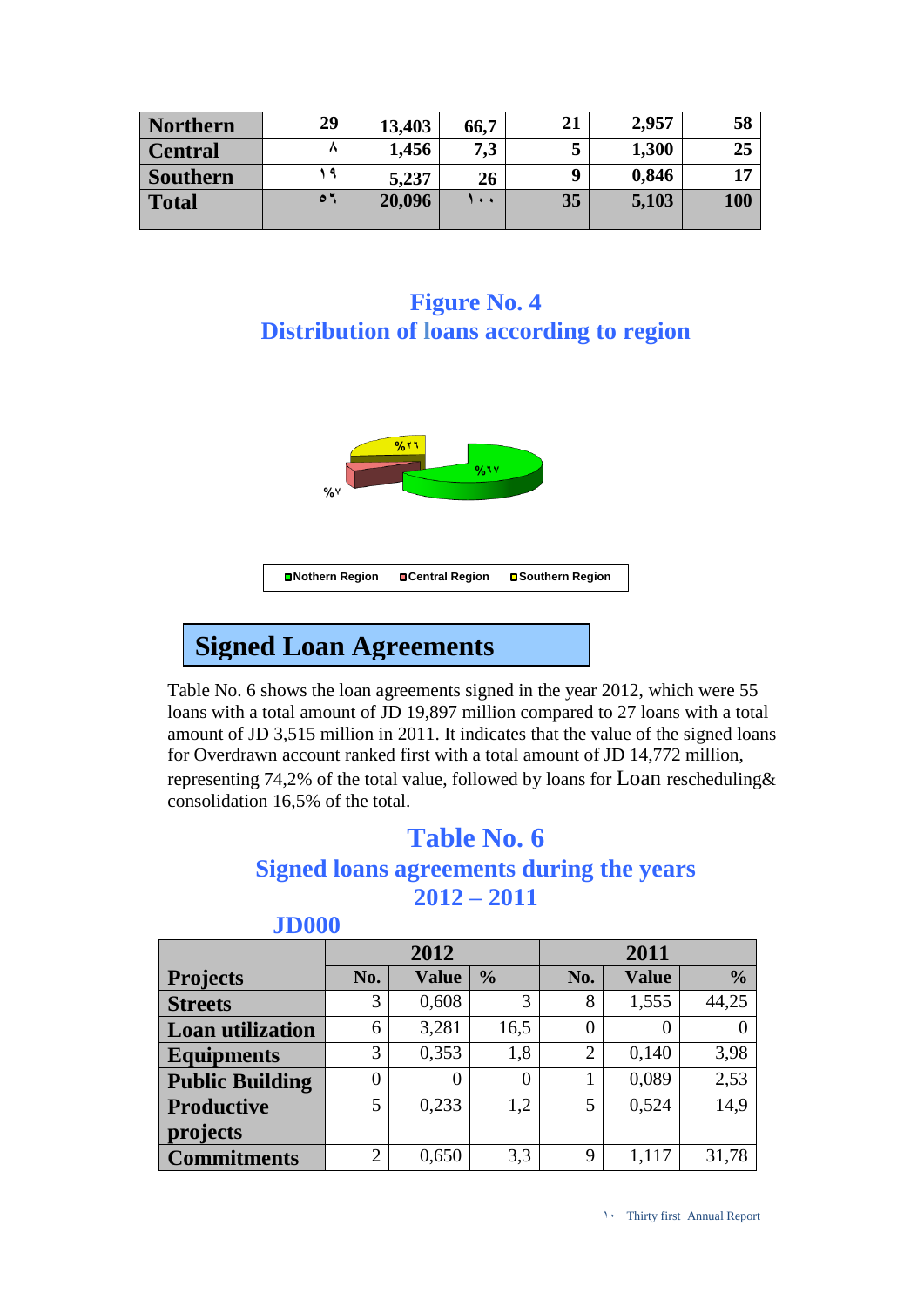| <b>Electricity</b> |    |        |      | 0,090 | ∠.∪∪ |
|--------------------|----|--------|------|-------|------|
| <b>Overdrawn</b>   | 36 | 14,772 | 74,2 |       |      |
| <b>account</b>     |    |        |      |       |      |
| <b>Total</b>       | 55 | 19.897 | 100  | 3,515 | 100  |

### **Loan Drawdowns**

There were 162 loan drawdowns in 2012 with a total amount of JD 20,916 million compared with 93 with a total amount of JD 4,355 million in 2011 as shown in table No. 7. This shows that Ajloun Governorate ranked first with a total amount of JD 6,771 million representing 32% of the total followed by Jarash Governorate with a total amount of JD 3,133 million, 15% of the total as shown in Table No 7 below.

### **Table No. 7 Loan drawdowns classified by Governorate**

|                |      |               |                |                |               | <b>JD 000</b>  |
|----------------|------|---------------|----------------|----------------|---------------|----------------|
| Governorate    | 2012 |               |                |                | 2011          |                |
|                | No.  | <b>Amount</b> | $\frac{0}{0}$  | No.            | <b>Amount</b> | $\frac{0}{0}$  |
| <b>Amman</b>   | 2    | 0,182         | 1              | $\theta$       | $\Omega$      | $\Omega$       |
| <b>Irbid</b>   | 16   | 2,293         | 11             | 20             | 1,496         | 34             |
| <b>Karak</b>   | 10   | 1,522         | 7              | 3              | 0,068         | $\overline{2}$ |
| <b>Balqa</b>   | 4    | 0,415         | $\overline{2}$ | 3              | 0,056         | 1              |
| Ma'an          | 25   | 2,224         | 11             | 23             | 0,288         | $\overline{7}$ |
| <b>Zarga</b>   | 7    | 0,294         | 1              | 17             | 1,068         | 25             |
| <b>Mafraq</b>  | 14   | 2,365         | 11             | 4              | 0,121         | 3              |
| <b>Tafilah</b> | 3    | 1,413         | 7              | 1              | 0,153         | $\overline{4}$ |
| <b>Madaba</b>  | 3    | 0,159         | 1              | 6              | 0,466         | 11             |
| <b>Jarash</b>  | 29   | 3,133         | 15             | 6              | 0,313         | 7              |
| <b>A</b> jloun | 45   | 6,771         | 32             | 10             | 0,326         | 7              |
| <b>Aqaba</b>   | 4    | 0,145         | 1              | $\overline{0}$ | 0             | $\overline{0}$ |
| <b>Total</b>   | 162  | 20,916        | 100            | 93             | 4,355         | 100            |

Distributing the loan drawdown according to type of project shows that drawdown for Overdrawn account loans came in the first place with a total amount of JD 14,772 million representing 70,6 % of the total, followed by drawdowns for Loan rescheduling& consolidation loans, JD 3,279 million which is 15,7% of the total as shown in table No. 8.

### **Table No. 8 Loan drawdown's classified by type of project**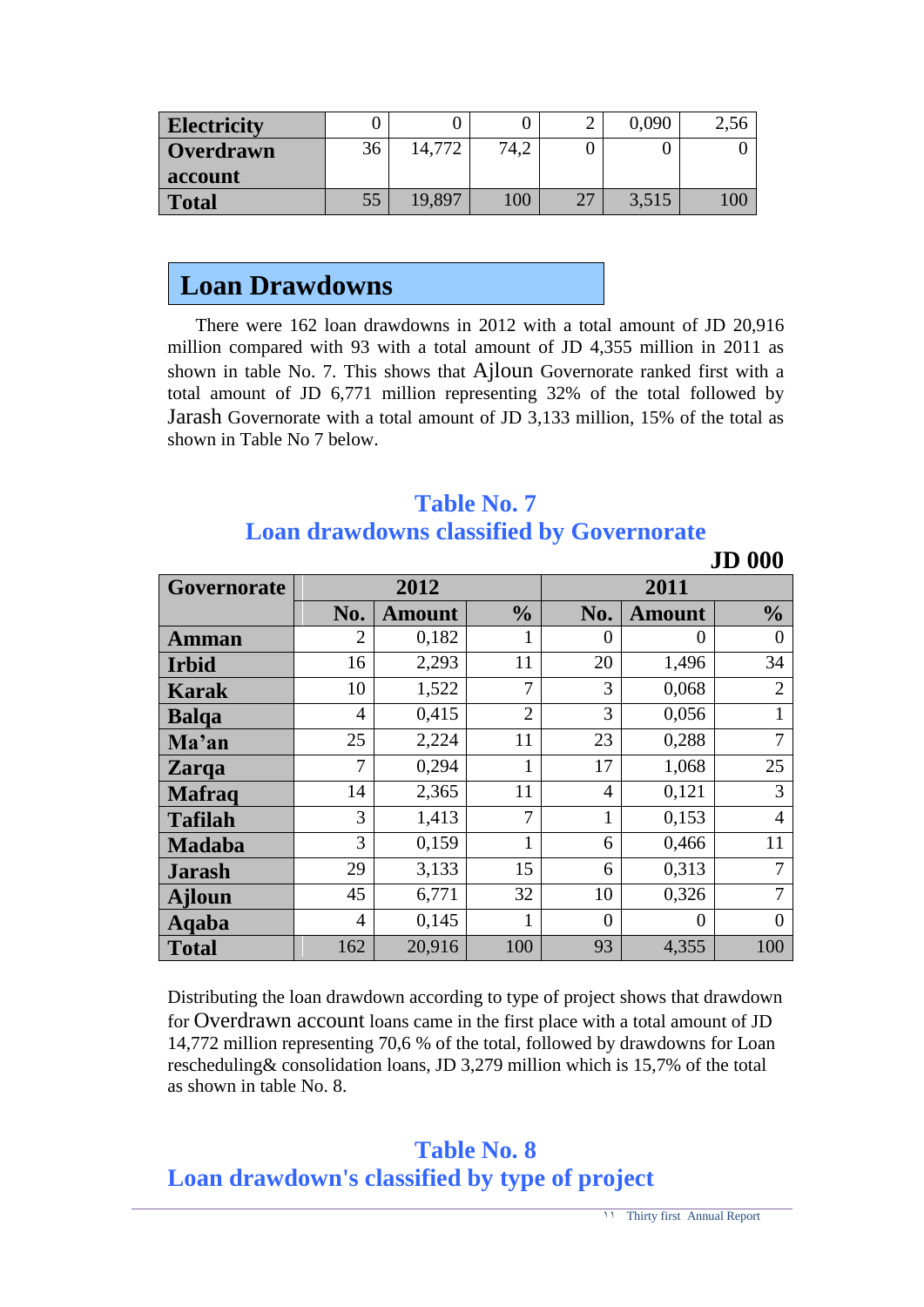|                               |                |               |                |          | <b>JD 000</b> |               |
|-------------------------------|----------------|---------------|----------------|----------|---------------|---------------|
|                               |                | 2012          |                | 2011     |               |               |
| <b>Project type</b>           | No.            | <b>Amount</b> | $\frac{0}{0}$  | No.      | <b>Amount</b> | $\frac{0}{0}$ |
| <b>Streets</b>                | 14             | 0,987         | 4,7            | 36       | 2,089         | 47,9          |
| <b>Equipments</b>             | 7              | 0,411         | $\overline{2}$ | 6        | 0,099         | 2,2           |
| <b>Public Building</b>        | $\overline{0}$ | 0             | $\theta$       | 6        | 0,128         | 2,9           |
| <b>Productive projects</b>    | 11             | 0,749         | 3,6            | 30       | 0,942         | 22            |
| <b>Commitments</b>            | 7              | 0,718         | 3,4            | 13       | 1,061         | 24            |
| <b>Electricity</b>            | $\overline{0}$ | $\theta$      | $\Omega$       | 1        | 0,030         | 0,69          |
| <b>Curbs &amp; Side walks</b> | 0              | $\theta$      | $\theta$       | 1        | 0,006         | 0.14          |
| <b>Overdrawn account</b>      | 36             | 14,772        | 70,6           | $\Omega$ | 0             | $\Omega$      |
| Loan                          | 87             | 3,279         | 15,7           | $\theta$ | 0             | $\theta$      |
| rescheduling&consolidation    |                |               |                |          |               |               |
| <b>Total</b>                  | 162            | 20,916        | <b>100</b>     | 93       | 4,355         | 100           |

### **Figure No. 5 Loans Drawdown's Classified by Governorate**



# **Assistance to Local Councils**

During the year 2012 , the Bank continued its policy of providing the financial and technical requirements for the Municipalities, assisting them to overcome the problems related to the shortage of liquidity and helping them to meet their obligations to become more self–dependent.

Within this frame, the Bank granted no interest loans for the Municipalities in the year  $1 \cdot 2$  amounting to JD 4,430 as shown in table No. 9 Below.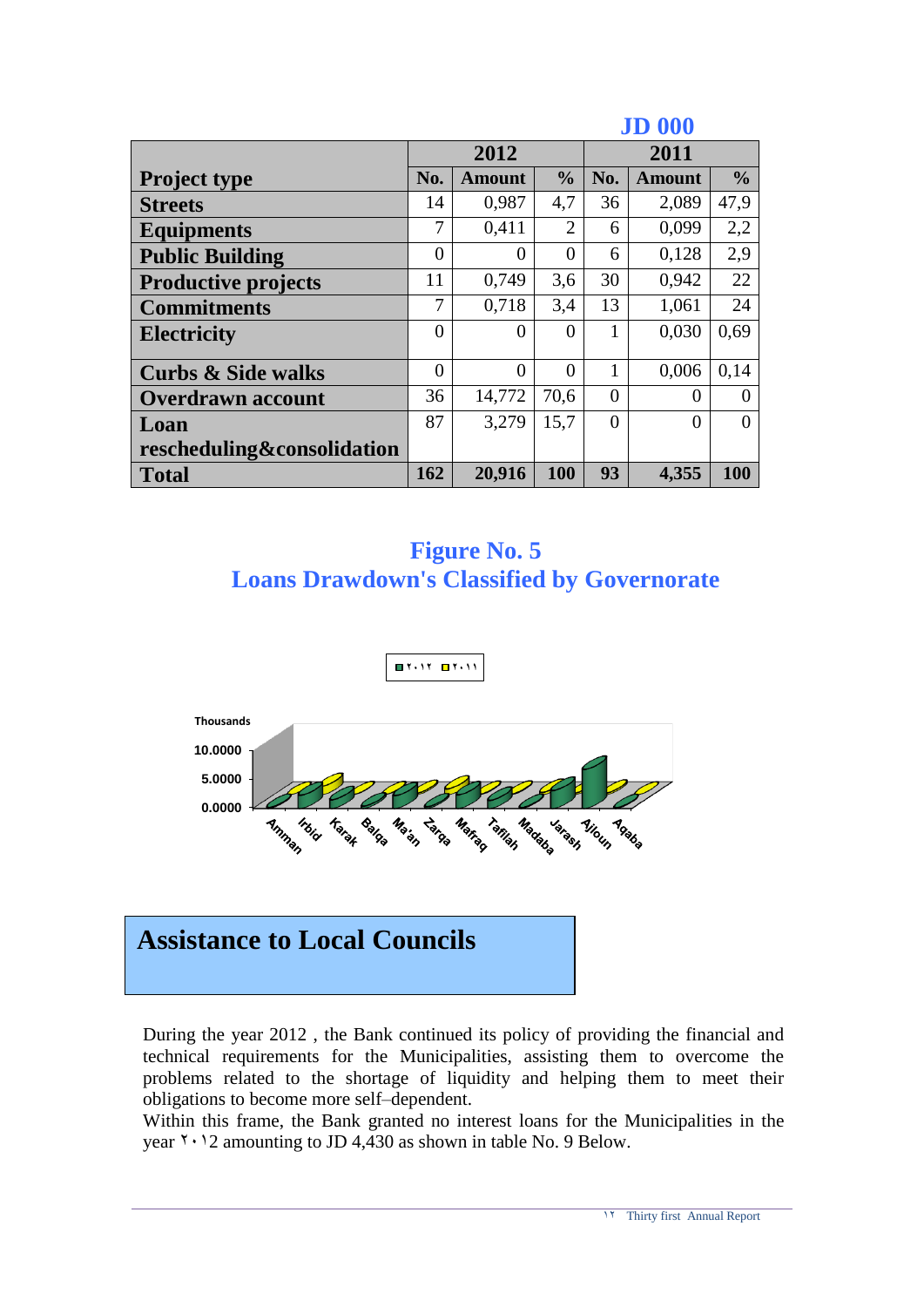### **Table No. 9 Assistance to Municipalities during 2010**

|                         |                       |               |               | <b>JD 000</b>   |
|-------------------------|-----------------------|---------------|---------------|-----------------|
|                         | <b>Number of</b>      | Loan          | <b>Signed</b> | <b>Drawdown</b> |
| <b>Type</b>             | <b>Approved Loans</b> | <b>Amount</b> | Loans         | from Loans      |
| <b>Grant</b>            | 6                     | 0,180         | 0,260         |                 |
|                         |                       |               |               |                 |
| <b>Assistance</b>       |                       |               | 0             |                 |
|                         |                       |               |               |                 |
| <b>Local councils</b>   |                       |               | 0             |                 |
| suffered from           |                       |               |               |                 |
| severe deficiencies     |                       |               |               |                 |
| <b>Salaries support</b> | 56                    | 4,250         | 0             |                 |
| <b>TOTAL</b>            | 62                    | 4,430         | 0,260         |                 |
|                         |                       |               |               |                 |

These loans were for public building & Commitments.

## **Banking Operations**

The figures in table No. 10 indicates that the Municipal deposits at the Bank increased in the year 2012 to JD 37,928 million from JD 27,660 million in 2011, a increase of 27% as shown in the table below.

### **Table No. 10**

### **Municipal deposits classified by type of deposit**

### **JD 000**

|                                | <b>Deposits Balance as at</b> |                  |  |  |
|--------------------------------|-------------------------------|------------------|--|--|
| <b>Type</b>                    | 31 December 2012              | 31 December 2011 |  |  |
| <b>Current accounts</b>        | 37,821                        | 27,553           |  |  |
| <b>Municipalities</b>          | 11,022                        | 11,087           |  |  |
| <b>Joint services councils</b> | 0,177                         | 0,039            |  |  |
| Others*                        | 26,622                        | 16,427           |  |  |
| <b>Term deposit accounts</b>   | 0,107                         | 0,107            |  |  |
| <b>Greater Amman</b>           | ٠                             |                  |  |  |
| <b>Municipality</b>            |                               |                  |  |  |
| <b>Municipalities</b>          | 0,080                         | 0,080            |  |  |
| Others **                      | 0,027                         | 0,027            |  |  |
| <b>Total</b>                   | 37,928                        | 27,660           |  |  |

\* **including the West Bank deposits & Current accounts, Municipalities debts and Public Local Institutions deposits.**

**\*\* including the insurance companies accounts & joint services councils.**

## **Distribution of Deposit Accounts by Governorates**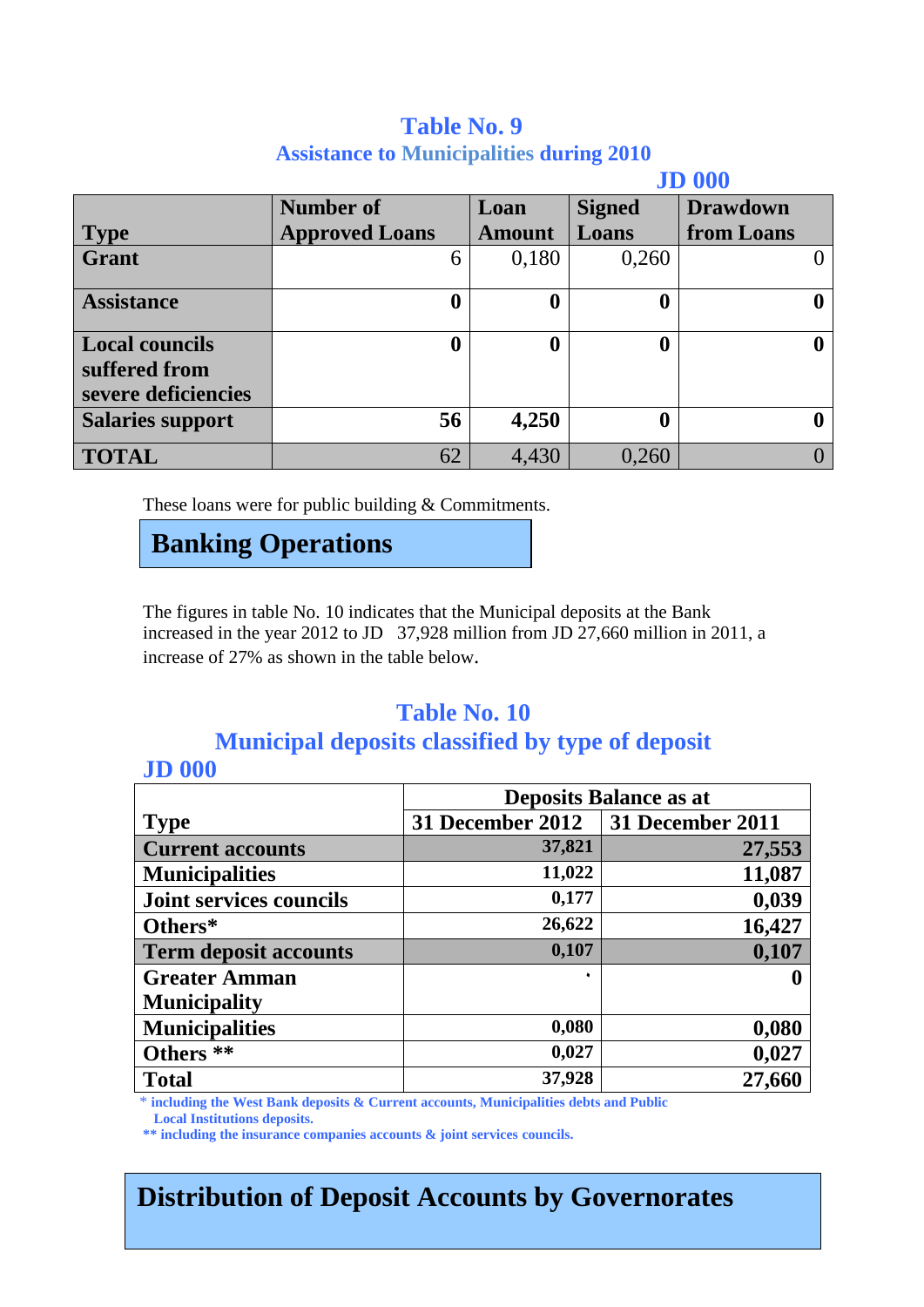Table No. 11 shows the distribution of the Municipal deposits balances at the Bank classified by Governorate. The table indicates that there was a decrease in the governorate deposit accounts of 1% for 2012 compared with 2011, and the municipal deposits in Mafraq Governorate ranked first with a total amount of JD 2,610 million representing 23,6% of the total deposits, followed by Balqa Governorate with a total amount of JD 2,405 million representing 22% of the total as shown below:

| <b>JD 000</b>  |               |                | $\bullet$      |               |
|----------------|---------------|----------------|----------------|---------------|
|                |               | 2012           | 2011           |               |
| Governorate    | <b>Amount</b> | $\frac{0}{0}$  | <b>Amount</b>  | $\frac{0}{0}$ |
| <b>Amman</b>   | 0,055         | 0,3            | 1,342          | 12,1          |
| <b>Irbid</b>   | 0,933         | 8              | 0,875          | 7,89          |
| <b>Karak</b>   | 1,235         | 11             | 1,359          | 12,26         |
| <b>Balqa</b>   | 2,405         | 22             | 2,929          | 26,42         |
| Ma'an          | 0,589         | 5              | 0,485          | 4,37          |
| <b>Zarqa</b>   | 1,954         | 18             | 1,382          | 12,47         |
| <b>Mafraq</b>  | 2,610         | 23,6           | 1,984          | 17,89         |
| <b>Tafilah</b> | 0,069         | 1              | 0,067          | 0,6           |
| <b>Madaba</b>  | 0,554         | 5              | 0,334          | 3,01          |
| <b>Jarash</b>  | 0,204         | $\overline{2}$ | 0,008          | 0,07          |
| <b>Ajloun</b>  | 0,004         | 0,1            | $\overline{0}$ | 0,0           |
| Aqaba          | 0,410         | $\overline{4}$ | 0,322          | 2,9           |
| <b>Total</b>   | 11,022        | 100            | 11,087         | 100           |

#### **Table No. 11**

### **Classification of the Municipal deposits by governorate**

### **Withdrawals from Deposits**

As shown in table No. 12, the amount of withdrawals from the deposits of Municipal accounts was JD 89,440 million in 2012 compared with JD 100,445 million in the year 2011.

### **Table No. 12 Withdrawals from deposits**

| 'vpe                      | 2012   | 201'    |
|---------------------------|--------|---------|
| <b>Municipal councils</b> | 89,440 | 100,445 |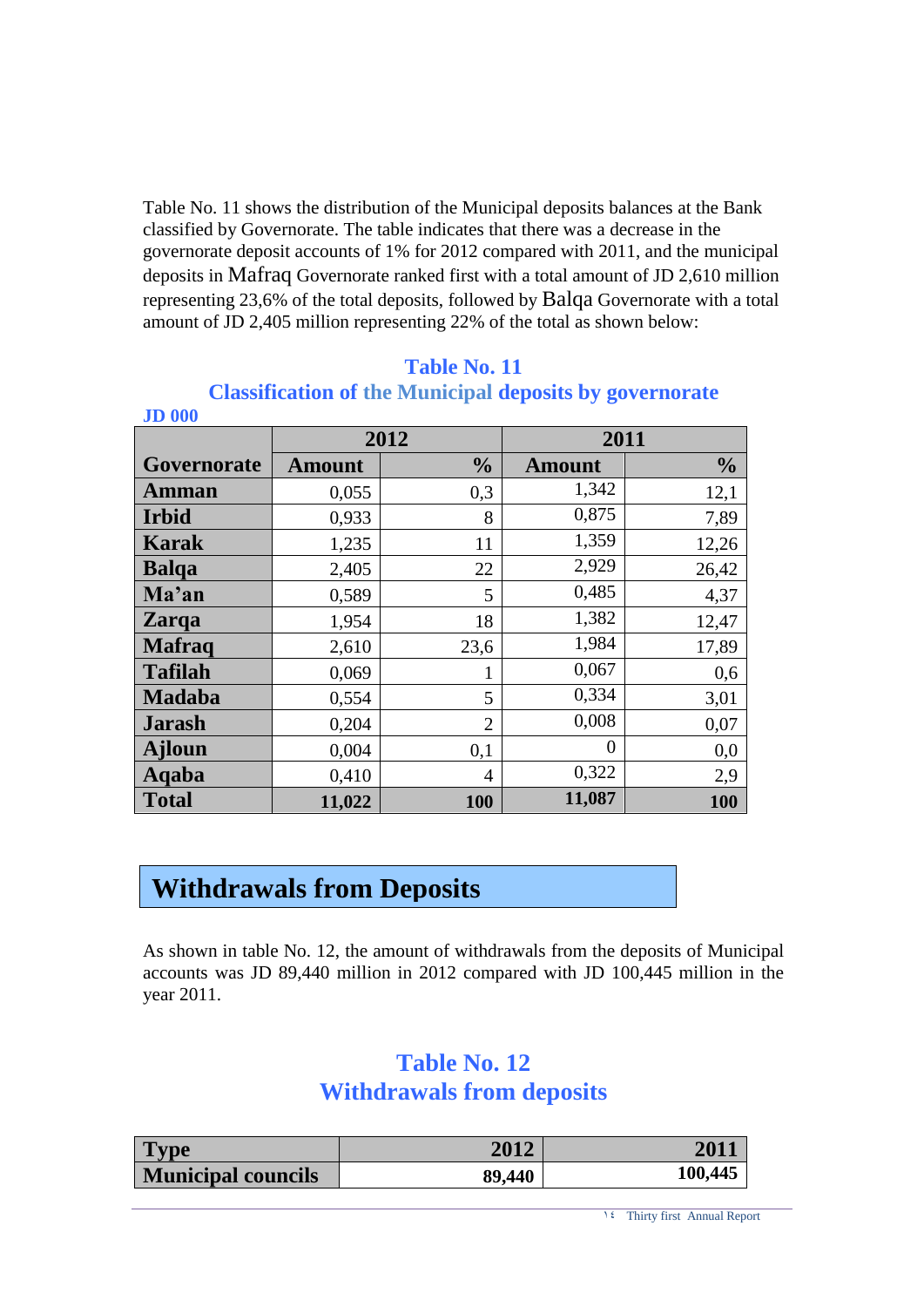| Joint – services          | 7.749   | 5,075   |
|---------------------------|---------|---------|
| councils                  |         |         |
| <b>Public institution</b> | 13,995  | 22,571  |
| Total                     | 111,184 | 128,091 |

# **Fees & Taxes collected on behalf of the Municipalities**

The Government collects taxes, fees and transfers them to the Bank through the Ministry of Finance. These collections are deposited in the Bank in Municipal Councils. According to the Law, these deposits are considered as guarantees for Municipal loans.

Table No. 13 shows the total amount of collections for the year 2012 which was JD 98,666 million compared to JD 100,620 million in 2011 with a decrease of 2%.

### **Table No. 13 Fees & Taxes Collected on behalf of the Municipalities for the years 2012-2011**

| <b>Type</b>                                              | 2012             |               | 2011          |               |  |
|----------------------------------------------------------|------------------|---------------|---------------|---------------|--|
|                                                          | <b>Amount</b>    | $\frac{0}{0}$ | <b>Amount</b> | $\frac{0}{0}$ |  |
| <b>Support to</b><br>municipalities                      | 70,050           | 71            | 74,050        | 22,17         |  |
| <b>Vehicles registration and</b><br>driving license fees | 28,616           | 29            | 26,114        | 77,81         |  |
| <b>Fines for violation of</b><br>transport law           | $\boldsymbol{0}$ | 0             | 0,006         | 0.02          |  |
| <b>Total</b>                                             | 98,666           | 100           | 100,620       | 100           |  |

### JD 000

## **Distribution of collected fees & taxes**

Table No 14 shows that the fees & taxes were distributed at various rates among the beneficiaries. The amount of distribution of the collected fees for the year 2012 was JD 57,834 million. Table No. 14 indicates that the municipalities received the highest percentage of these collections: 62,829 % with a total value of JD 92,050 million during the year 2012 as shown below.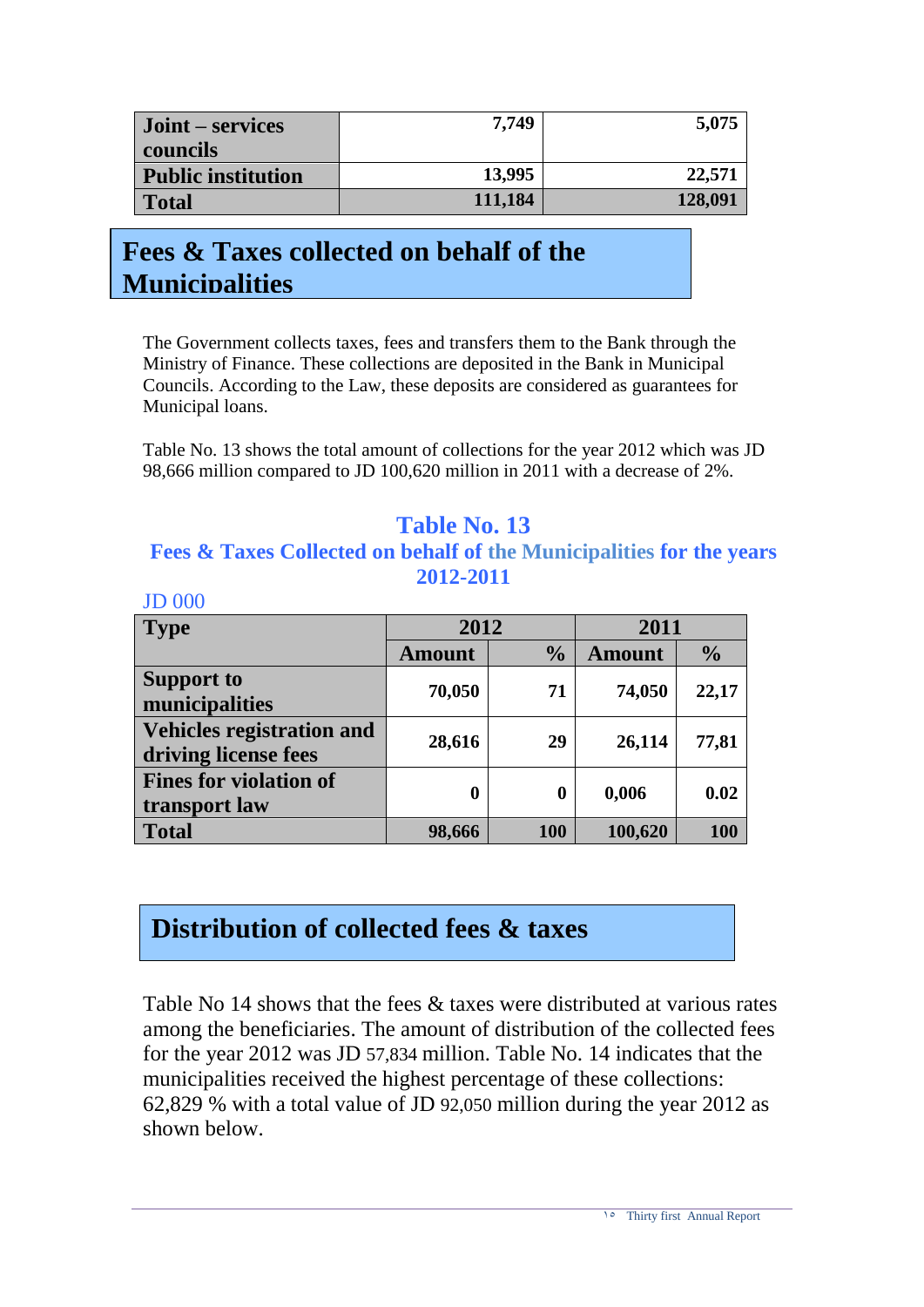#### **Table No. 14**

**Distribution of the collected fees & taxes among the beneficiaries JD 000**

| <b>Beneficiary</b>             | 2012          |               |  |  |  |
|--------------------------------|---------------|---------------|--|--|--|
|                                | <b>Amount</b> | $\frac{0}{0}$ |  |  |  |
| <b>Greater Amman</b>           | 4,492         |               |  |  |  |
| <b>Municipality</b>            |               | 4.880         |  |  |  |
| <b>Municipalities</b>          | 57,834        | 62.829        |  |  |  |
| <b>Joint services councils</b> | 4,547         | 4.940         |  |  |  |
| The consolidated               | 0,059         |               |  |  |  |
| account                        |               | 0.064         |  |  |  |
| <b>Training</b>                | 0,118         | 0.128         |  |  |  |
| <b>Car license</b>             | 25,000        | 27.159        |  |  |  |
| <b>Total</b>                   | 92,050        | 100           |  |  |  |

## **The Bank's staff**

Table No 15 shows the number of the Bank's staff during the year 2012, which reached 383 employees and their distribution by departments.

### **Table No 15**

|                                      | <b>Male</b>    | <b>Female</b> | <b>Total</b> |
|--------------------------------------|----------------|---------------|--------------|
| <b>Department</b>                    |                |               |              |
| <b>General Management</b>            | 8              | O             |              |
| <b>General Director Secretary</b>    | 0              | 5             | 5            |
| <b>Public Relations Office</b>       |                | 2             |              |
| <b>Personnel</b>                     | 8              | 11            | 19           |
| <b>Accounting</b>                    | $\overline{2}$ | 7             | Q            |
| <b>Training</b>                      | 4              | 3             |              |
| Lending                              | 12             | 8             | 20           |
| <b>Internal Audit and monitoring</b> | 5              | 5             | 10           |
| <b>Planning and Development</b>      | 7              | q             | 16           |
| <b>Services</b>                      | 43             |               | 47           |
| Computer                             | 2              | 6             |              |

### The Bank's staff by the end of  $\mathbf{Y} \cdot \mathbf{Y}$ .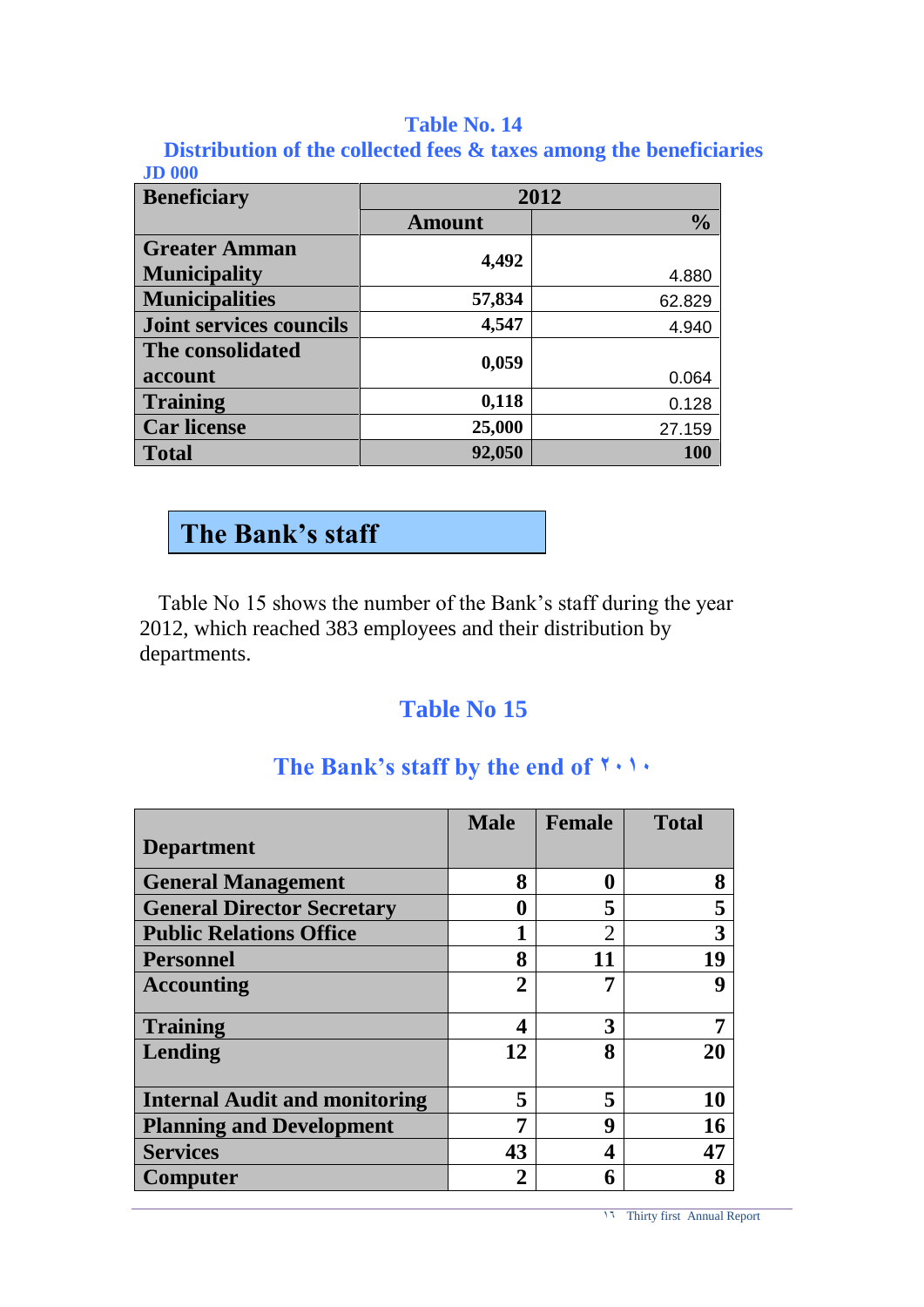|                                   | <b>Male</b> | <b>Female</b> | <b>Total</b> |
|-----------------------------------|-------------|---------------|--------------|
| <b>Department</b>                 |             |               |              |
| Legal                             | 2           |               |              |
| <b>Banking</b>                    | 6           | 25            | 31           |
| <b>Greater Amman office (GAM)</b> | 6           |               | 7            |
| <b>Award office</b>               | 2           |               | 3            |
| <b>Branches</b>                   | 123         | 64            | 192          |
| <b>TOTAL</b>                      | 231         | 152           |              |

### **The main accomplishments are as follows:-**

- During 2012 the Bank hired 2 new employees with different qualifications, whereas 7 of the bank's employees had retired.
- In 2012, Restructure of Government Institution Program was applied in the Bank according to Prime Ministry Decision no.916 date 10/5/2011.

# **Seminars & Training Courses**

Within the Bank's efforts towards supporting the municipalities by conducting training courses for the municipal employees to cope with the current developments which took place in the Kingdom.

- 1- 3 staff members from were trained in outside Jordan.
- 2- 346 employees were trained the bank head quarters the bank and the Ministry of Municipal Affairs and local authorities. the number of training programs was 16 program
- 3- 60 employees were trained in training centers in Jordan in 33 program shown in table No.16

#### **Table No 16**

#### **Training programs attended in 2012**

| <b>Training places</b>     | No. programs | <b>No. Participants</b> |
|----------------------------|--------------|-------------------------|
| <b>Within the Bank</b>     |              | 346                     |
| <b>Outside the Kingdom</b> |              |                         |
| <b>Outside the Bank</b>    | 33           | 60                      |
| <b>Total</b>               |              | 409                     |

### **Computer Department**

The Computer Department accomplished several key tasks during 2012 including: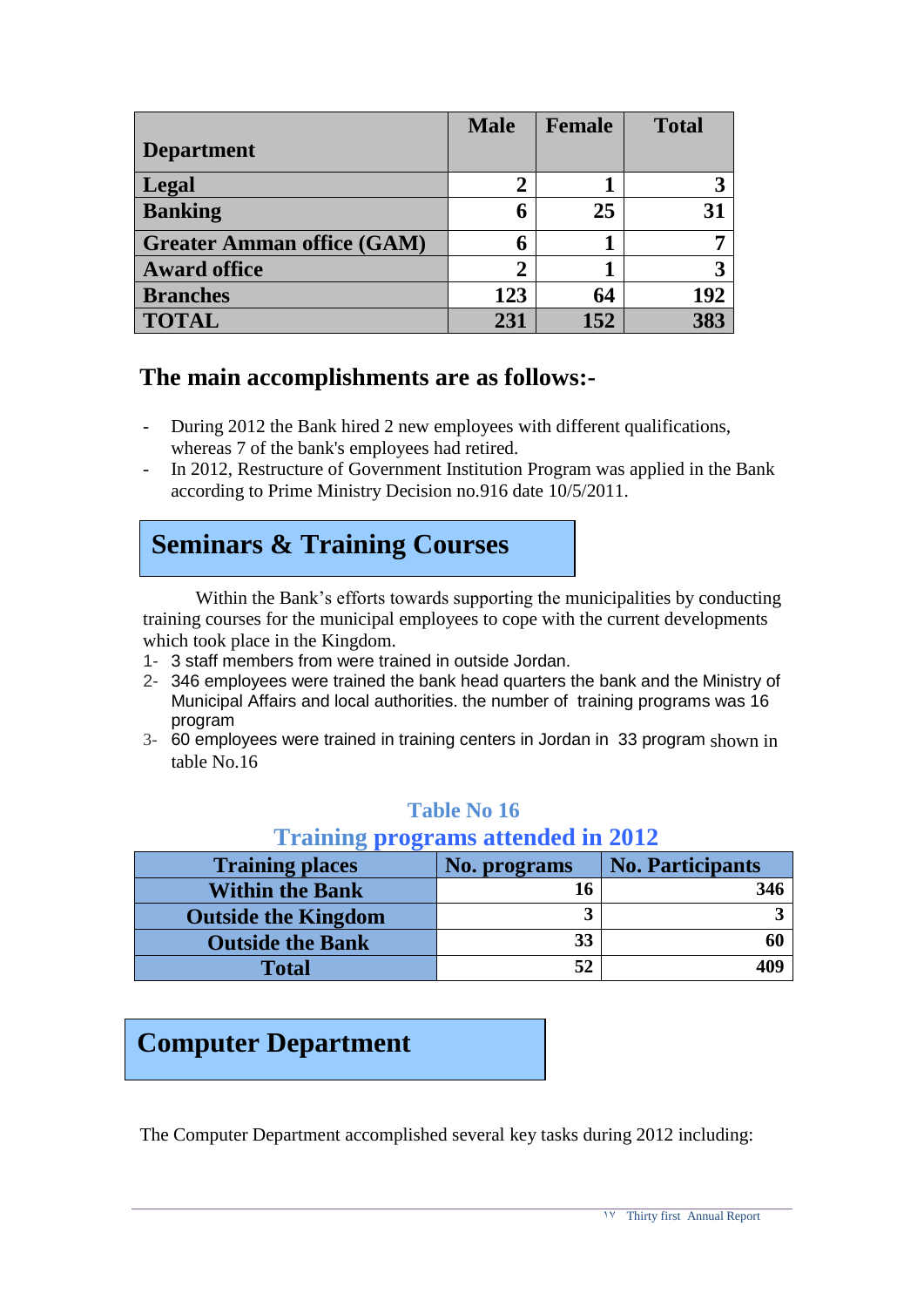1 - Development of the Bank's computerized systems, along with providing technical assistance to the Bank.

2- Applying" Electronic archiving system" in CVDB which is a mayor improvement in the Bank work.

3-Implementation of sensitive programs such as calculating interest and allocations to customer accounts.

4- Completion of the first phase of the national project to link government institutions to the safe government network (SGN).

5- A tender to buy computers and computer accessories.

6- Conduct periodic maintenance and ongoing preventive computer hardware, peripherals and networks in the Bank's head quarters and branches.

# **Planning and Local Development Department**

The Planning and Local Development Department continued its work in supervising and managing donor projects for the municipalities which are as follows:-

### **Regional and Local Development project (RLDP)**

This project is sponsored by the World Bank and Agence Francaise de Developpement (AFD).

During 2012 CVDB worked on the implementation of components B and C and approximately finished the first phase in this project, and now implementing the second phase of infrastructure works on the basis of good performance by the municipalities.

#### **Achievements of component B**

#### **Cycle I**

The Bank almost completed this cycle except for one municipality Zarqa that is still in the final stages of the project.

#### **Cycle II**

First: Audit of the documents is in the process including feasibility studies, Tables of quantities and engineering drawings.

Second: During 2012the Bank signed 7 Conventions for Regional and Local Development Project of municipalities that benefit from the grant performance.

Third: 23 investment project submitted bids to contractors during 2012and Started working. The following table shows the completion rates in these projects **Table No 17 completion percentages for investment projects Achievement rates**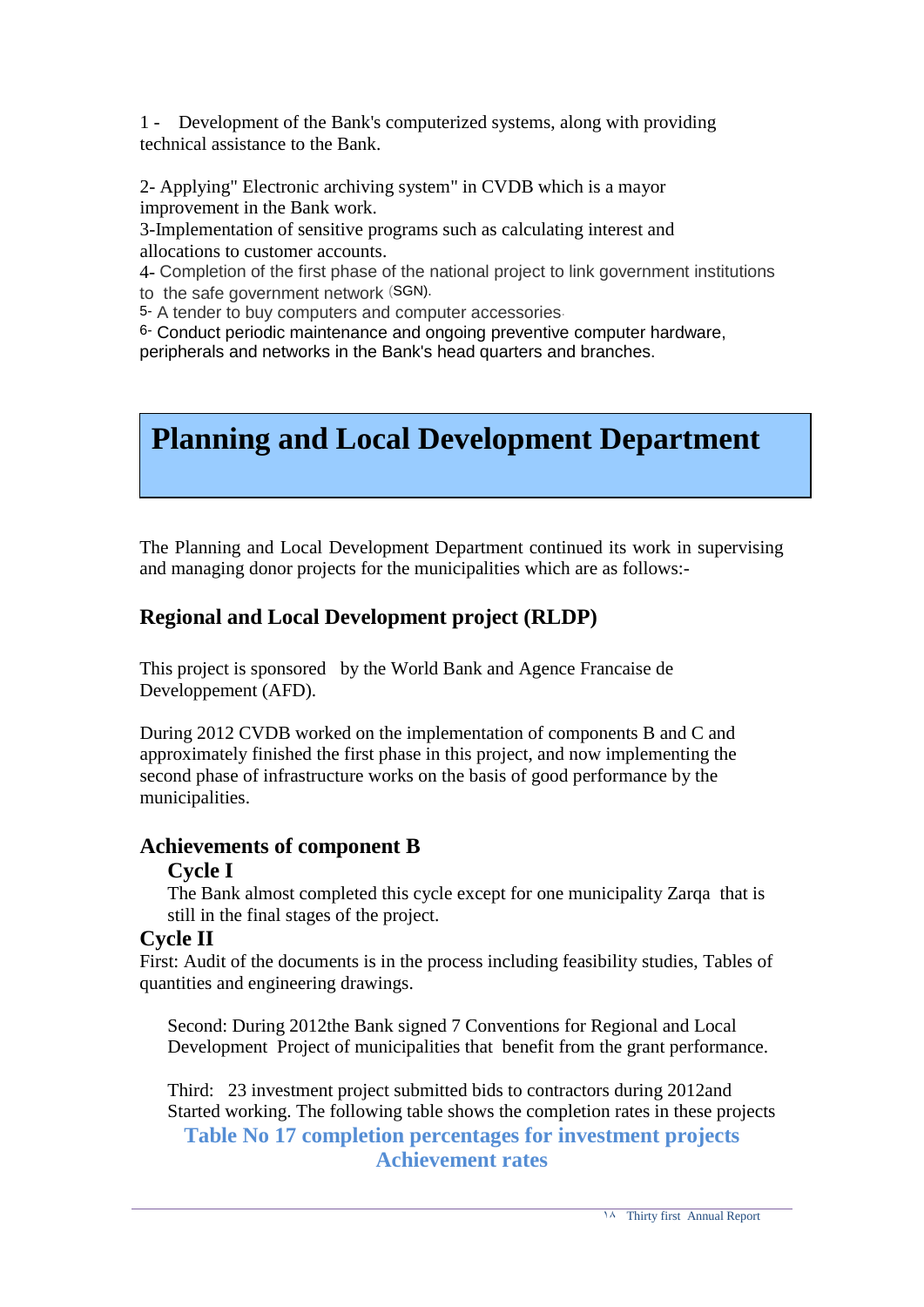|           |                    |                              |                                                          |            |                          | The Situation FOR Cycle 2 P ROJECTS funded by WB & AFD till 2012-OCT-1st |                    |                                 |                          |                 |           |
|-----------|--------------------|------------------------------|----------------------------------------------------------|------------|--------------------------|--------------------------------------------------------------------------|--------------------|---------------------------------|--------------------------|-----------------|-----------|
| ÑΪ        | Procureme          | Muncipali                    | Project name                                             | source     | <b>Bid</b>               | <b>Etimated</b>                                                          | Amount of          | Contract                        | Commence                 | <b>Expected</b> | Completio |
|           | nt ref #           |                              |                                                          | of         | <b>Awarding</b>          | cost(JD)                                                                 | fund (JD)          | <b>Award date</b>               | ment date                |                 |           |
| 1         | 12-2012            | Greater<br>Salt              | <b>Commercial Stores</b><br>& Offices                    | AFD        |                          | 105000 As<br>part 1                                                      | 350,000            | ------                          |                          |                 |           |
| 2         | 22-2011            | Hawd<br>aldeesa              | <b>Tourist village</b>                                   | AFD        | 364072.000               | 395,000                                                                  | 350,000            | 08/03/2012                      | 20/04/2012               |                 | 60        |
| 3         | 2 2 0 1 1          | Al                           | <b>Commercial Stores</b>                                 | AFD        | 218392.000               | 220,000                                                                  | 300,000            | 09/06/2011                      | 17/7/2011                | 12/04/2012      | 100       |
|           |                    | <b>Hashemey</b><br>Khaled    | <b>Hammeh Public</b>                                     |            |                          |                                                                          |                    |                                 |                          |                 |           |
|           | 19-2011            | bin al<br>Al                 | resort/spa<br><b>Educational Centre</b>                  | AFD        | 248851.680               | 450,000                                                                  | 300,000            | 01/07/2012                      | 01/09/2012               |                 |           |
| 5         | 3 2011             | Hoseineva                    | & Kindergarten                                           | AFD        | 155048,000               | 220,000                                                                  | 300,000            | 09/06/2011                      | 17/7/2011                | 13/01/2012      | 100       |
| 6         | 7-2012             | Ma'an<br>Greater             | <b>Domestic Recycling</b><br>Plant<br>commercial Complex | AFD        | 300000,000               | 300,000                                                                  | 300,000            | 21/06/2012                      | 30/08/2012               |                 | 30        |
| 7         | 7 2011             | Irbid                        |                                                          | AFD        | 285200.000               | 270,000                                                                  | 300,000            | 28/07/2011                      | 15/10/2011               |                 | 75        |
| 8         | 28-2011            | Greater<br>Karak             | <b>Commercial Stores /</b><br>apartments                 | AFD        | 229805.000               | 275,000                                                                  | 200,000            | 11/12/2011                      | 01/02/2012               |                 | 95        |
| 9         | 46-2011            | Greater<br>Mafrag            | <b>Commercial Stores</b><br>& Offices                    | AFD        | 196581.000               | 200,000                                                                  | 200,000            | 19/10/2011                      | 15/1/2012                |                 |           |
| #         | 21-2011            | Shehan                       | <b>Multi Purpose Hall</b>                                | AFD        | 150281.000               | 175.000                                                                  | 200.000            | 28/09/2011                      | 04/10/2011               | 01/05/2012      | 100       |
| #         | 31-2011            | <b>Al Ramtha</b>             | commercial stores)                                       | AFD        |                          |                                                                          | 200,000            |                                 | 15/11/2012               |                 |           |
| #         | 20-2011            | Al Arda                      | Governmental                                             | AFD        | 214940.000               | 275,000                                                                  | 200,000            | 14/08/2011                      | 15/11/2011               | 13/05/2012      | 100       |
| Ħ         |                    | Qariqara                     | <b>Complex / office</b><br><b>Apartments</b>             |            | 248363.000               |                                                                          |                    |                                 | 11/09/2011               |                 | 100       |
| #         | 30-2011<br>4 2012  | and Finan<br>Kofranjeh       | second floor offices                                     | AFD<br>AFD | 115716.000               | 290,000<br>125,000                                                       | 200,000<br>200,000 | 27/07/2011<br>03/05/2012        | 16/06/2012               |                 | 32        |
| #         | 10 2011            | Al Azrag                     | <b>Vocational Zone</b>                                   | AFD        | 239640.000               | 320,000                                                                  | 200,000            | 23/06/2011                      | 25/7/2011                | ------          | 85        |
| #         |                    | Greater                      | <b>Commercial building</b>                               |            |                          |                                                                          |                    |                                 |                          |                 |           |
| #         | 49-2011            | Jarash<br><b>Al Naseem</b>   | <b>Commercial Stores</b>                                 | AFD        | 487124.000               | 541,000                                                                  | 400,000            | 13/05/2012                      | 14/08/2012               |                 | 25        |
| $\#$<br># | 41-2011<br>6 2012  | Rwayshed<br>M'ady            | <b>Vocational zone</b>                                   | AFD<br>AFD | 136013.000<br>443999.163 | 150,000<br>475,000                                                       | 150,000<br>150,000 | 02/01/2012<br>30/08/2012        | 18/01/2012<br>10/11/2012 | ------          | 90        |
| #         | 5 20 12            | Al Junayd                    | <b>Wedding hall</b>                                      | AFD        | 186438.200               | 150,000                                                                  | 150,000            | 06/05/2012                      | 15/09/2012               |                 | ------    |
| #         | 15 2011            | Al Taibeh                    | Governmental                                             | AFD        | 173120.000               | 187,000                                                                  | 150,000            | 04/08/2011                      | 02/10/2011               | 29/04/2012      | 100       |
| #         | 45-2011            | al Jadedah<br><b>Bergesh</b> | <b>Complex</b> (offices<br><b>Commercial Stores /</b>    | AFD        | 134280.000               | 150,000                                                                  | 150,000            | 19/10/2011                      | 14/12/2011               | 11/06/2012      | 100       |
| #         | 14-2011            | Abdullah<br>Bin              | offices<br>second floor offices                          | AFD        | 69842.000                | 70,000                                                                   | 150,000            | 24/07/2011                      | 22/8/2011                | 30/11/2011      | 100       |
| #         | 13-2011            | Rawaha<br>Beren              | <b>Commercial Stores</b>                                 | AFD        | 136491.000               | 165.000                                                                  | 150,000            | 09/06/2011                      | 07/11/2011               |                 | 95        |
| #         | 3 2012             | Ovoun                        | & culvert<br>Commercial<br>Stores&multi                  | AFD        | 143499.000               | 145,000                                                                  | 150,000            | 08/03/2012                      | 14/7/2012                |                 |           |
|           | 35-2011            | Borma                        | purpose hall<br><b>Commercial Stores</b>                 | AFD        | 113221.000               | 130,000                                                                  | 150,000            | 15/08/2011                      | 01/10/2011               | 28/02/2012      | 100       |
|           |                    |                              |                                                          |            |                          |                                                                          |                    |                                 |                          |                 |           |
|           | 15-2012            | Khaldeyah                    | <b>Commercial Stores</b>                                 | AFD        | 55957,000                | 150,000                                                                  | 150,000            | 22/11/2011                      | 17/1/2012                | 17/03/2012      | 100       |
|           |                    |                              | & Offices<br><b>TOTAL</b>                                |            | 5046874.043              | 5,828,000                                                                | 5,700,000          |                                 |                          |                 |           |
| Ň         | Procureme          | Muncipali                    | Project name                                             | source     | Bid                      | <b>Etimated</b>                                                          | Amount of          | Contract                        | Commence                 | <b>Expected</b> | Comp %    |
|           | nt ref f           | ty nom                       |                                                          | ۵f         | wardine                  | ost(ID)                                                                  | fund (ID)          | ward dat                        | ment date                |                 |           |
| #         | 51-2011            | Al Shobak                    | <b>Apartments</b>                                        | WB         | 129061.000               | 147,000                                                                  | 300,000            | 21/06/2011                      | 25/7/2011                | 22/11/2011      | 100       |
|           | 11 2011            |                              | commercial stores &<br>əffic                             |            | 186022.000               | 245,000                                                                  |                    | 10/07/2011                      | 23/8/2011                | 19/04/2012      | 100       |
| #         | 08 2012            | Ein al<br>Basha              | Governmental                                             |            |                          |                                                                          |                    | 21/05/2012                      | 14/6/2012                |                 | 10        |
|           |                    |                              | <b>Complex</b>                                           | WB         | 894663.500               | 972,000                                                                  | 300,000            |                                 |                          |                 |           |
| #         | 11 2012            | Al<br>Aghwar                 | <b>Vocational Zone</b>                                   | WB         | 598000.000               | 700,000                                                                  | 300,000            | 31/07/2012                      | 15/10/2012               |                 |           |
| #         | 44-2011            | Mo'ta &<br>Mazar             | <b>Vocational Zone</b>                                   | WB         | 361218.000               | 420,000                                                                  | 300,000            | 24/08/2011                      | 22/10/2011               |                 | 55        |
| #         | 6 2011             | Greater                      | commercial stores &                                      | WB         | 268981.000               | 340,000                                                                  | 300,000            | 23/06/2011                      | 16/7/2011                | 02/03/2012      | 100       |
| #         |                    | Madaba<br>Jabal              | offices<br>Motel                                         |            |                          | 285,000                                                                  |                    | 18/03/2012                      |                          |                 |           |
| #         | 50-2011<br>38-2011 | bani<br>Greater<br>Zarqa     | <b>Bus Station</b><br><b>Rehabilitation</b> (stores      | WB<br>WВ   | 283495.000<br>168848.000 | 165,000                                                                  | 200,000<br>200,000 | 12/12/2011                      | 10/07/2012<br>04/02/2012 | ------          | 25<br>10  |
| #         | 9 2011             | ah                           | <b>ALWasaty Governmental</b>                             | WB         | 185037.000               | 230,000                                                                  | 200,000            | 28/06/2011                      | 20/7/2011                |                 | 80        |
| $\#$      | 18 2011            | Al                           | <b>Complex /commercial</b><br>store<br><b>Apartments</b> | WB         | 267136.000               | 350,000                                                                  | 200,000            | 24/08/2011                      | 18/11/2011               | 1.1.1.1         | 90        |
| $\#$      | 34-2011            | Qadeseyah<br>Greater         | <b>Ajloun Park</b>                                       | WB         | 219600.000               | 220,000                                                                  | 200.000            | 25/07/2011                      | 19/10/2011               |                 | 60        |
| $\#$      | 2 2 0 1 2          | Ajloun<br>Greater            | <b>Rehabilitation</b><br><b>Students Dormitory</b>       | WB         | 151645.000               | 150.000                                                                  | 200,000            | 05/03/2012                      | 20/04/2012               | 1.1.1.1         | 90        |
|           |                    | Tafilah<br>Al Fhays          | <b>Touristic Resthouse.</b>                              |            |                          |                                                                          | 200,000            |                                 | 07/10/2012               | 1.1.1.1         |           |
| $\#$      | 8 2011             | Al Kfarat                    | <b>Commercial stores</b>                                 | WB         | 287361.370               | 310,000                                                                  |                    | 03/05/2012                      |                          |                 | 45        |
| $\#$      | 13 20 12           |                              |                                                          | <b>WB</b>  |                          | 230,000                                                                  | 200,000            | <b>Bid open at</b><br>26/9/2012 |                          | $-$             |           |
| $\#$      | 39-2011            | hani                         | Mansheyet Sports' Hall                                   | WВ         | 278332.000               | 280,000                                                                  | 200,000            | 28/06/2011                      | 24/7/2011                | 20/01/2012      | 100       |
| #         | 1 2011             | Lub &<br>Mlayh               | <b>Multipurpose Hall</b>                                 | WB         | 254618.000               | 340,000                                                                  | 200,000            | 28/06/2011                      | 22/8/2011                |                 | 50        |
| $\#$      | 5 2011             | Sabha &<br>Dafianeh          | commercial<br>stores/offices                             | WB         | 119866.000               | 120,000                                                                  | 150,000            | 09/06/2011                      | 12/07/2011               | 09/12/2011      | 100       |
| $\#$      | 4 2011             | Ash'ary                      | <b>Commercial Stores</b>                                 | WB         | 109463.000               | 140,000                                                                  | 150,000            | 10/06/2011                      | 10/08/2011               | 07/01/2012      | 100       |
| $\#$      | 10 2012            | Rsaifeh                      | & apartments<br><b>Commercial Offices</b>                | WB         | 219842.129               | 285,000                                                                  | 150,000            | 17/07/2012                      |                          |                 | 45        |
| #         | 27-2011            | Al Mazar<br>al Jadeda        | Touristic park.                                          | WB         | 164990.000               | 168,000                                                                  | 150,000            | 18/01/2012                      | 11/07/2012               |                 | 5         |
| #         | 25-2011            | Gharb<br>Irbid               | <b>Hanger</b> for<br>manufacturing                       | WB         | 114318.000               | 90,000                                                                   | 150,000            | 24/08/2011                      | 22/10/2011               | 30/01/2012      | 100       |
| $\#$      | 36-2011            | Sahel                        | containers and<br>kanderin<br><b>Commercial Stores</b>   | <b>WB</b>  | 224684.000               | 290,000                                                                  | 150,000            | 27/07/2011                      | 04/09/2011               | 01/05/2012      | 100       |
|           |                    | Horan<br><b>Bsera</b>        | <b>Flagstones █</b>                                      |            |                          |                                                                          |                    |                                 |                          |                 |           |
| $\#$      | 09 2012            | Al Sharah                    | factory<br><b>Hand Made crafts</b>                       | <b>WB</b>  | 136755.000               | 130,000                                                                  | 150,000            | 01/07/2012                      | 27/08/2012               |                 | 15        |
| $\#$      | 1 2012             |                              |                                                          | WB         | 85809.000                | 90,000                                                                   | 150,000            | 05/03/2012                      | 10/05/2012               | 07/10/2012      | 100       |
| #         | 26-2011            | Dayr Aby<br>Sa'eed<br>Ayy    | <b>Commercial stores</b><br><b>Accomplishment of</b>     | <b>WB</b>  | 169714.000               | 190,000                                                                  | 150,000            | 09/06/2011                      | 12/07/2011               | 08/01/2012      | 100       |
| #         | 14 2012            |                              | Governmental<br>Complex                                  | WB         |                          |                                                                          | 150,000            |                                 |                          |                 |           |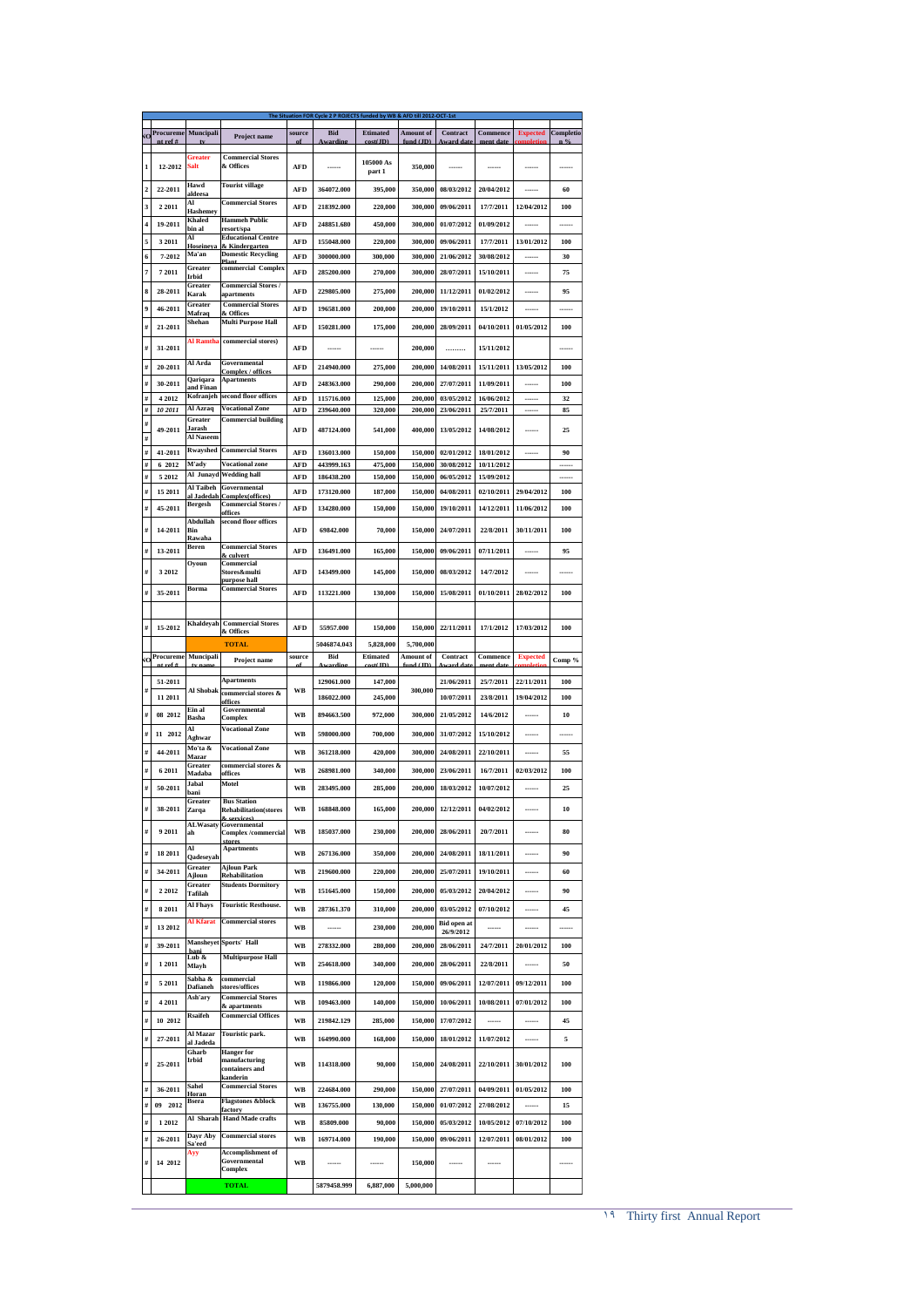Fourth: 41 agreements were signed with the municipalities that did not qualify for a grant of good performance and Table (18) shows names of the projects and the value of funding.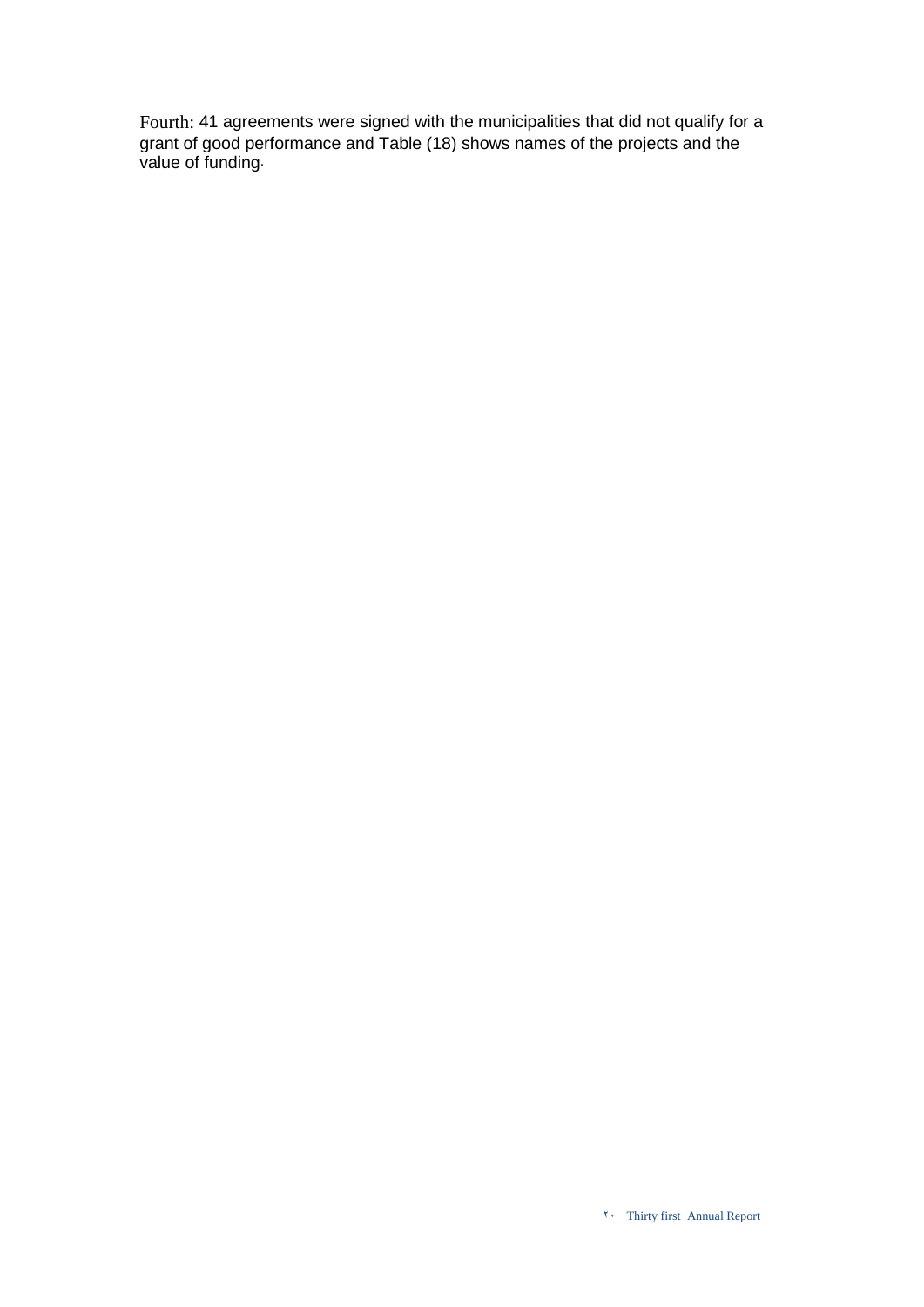**Table No 18 completion percentages for lagging municipalities l**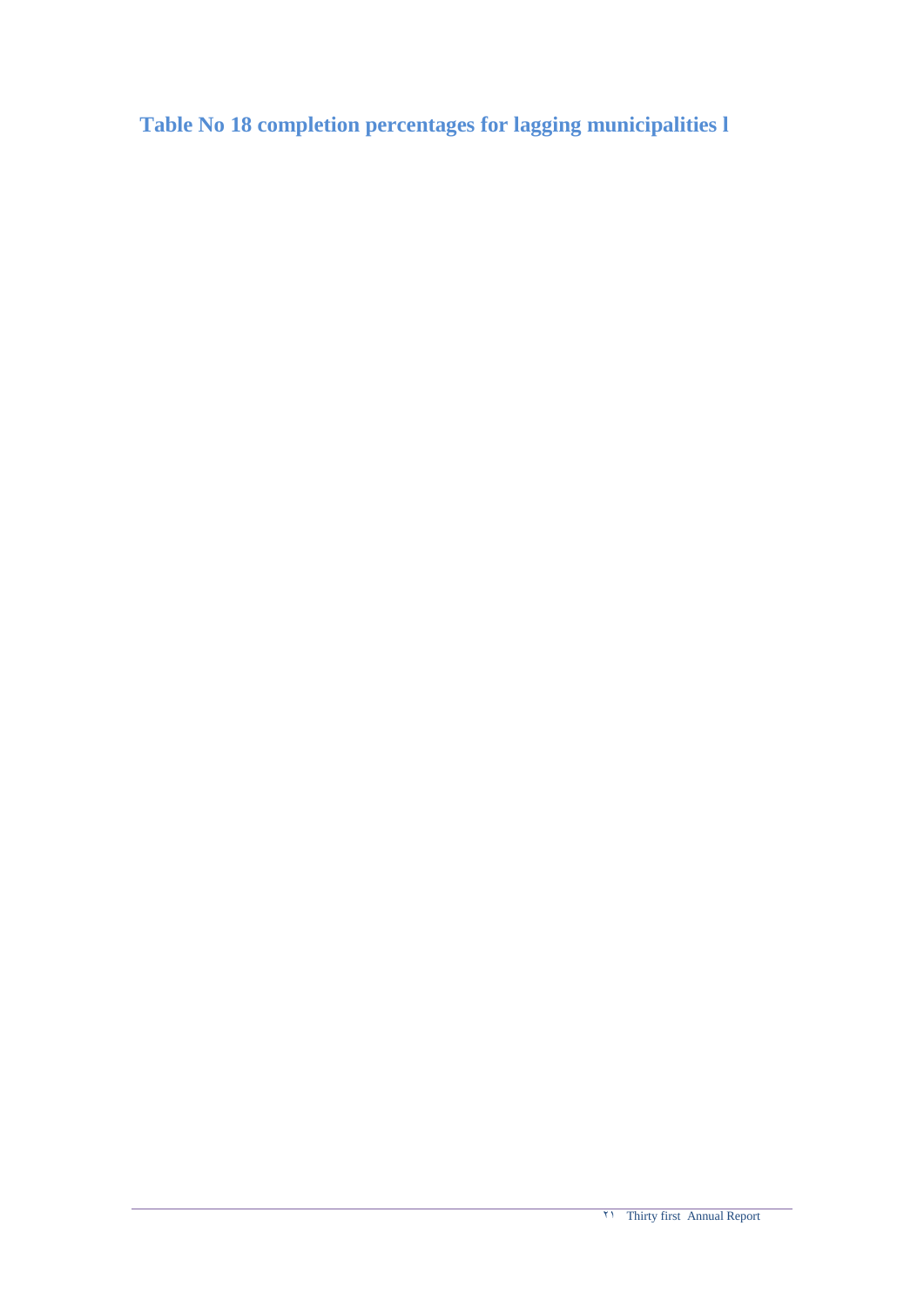| NO.                     | <b>Location</b>                                      | <b>Description</b>                 | <b>Estimated</b> | <b>Estimated</b> | <b>Sources</b> |                     |                  |                                                |
|-------------------------|------------------------------------------------------|------------------------------------|------------------|------------------|----------------|---------------------|------------------|------------------------------------------------|
|                         |                                                      |                                    |                  |                  | of             |                     |                  |                                                |
|                         |                                                      |                                    | cost (JD)        | Cost (US\$)      | <b>Funding</b> | <b>Award amount</b> |                  | <b>Comments</b>                                |
| $\mathbf{1}$            | Bal'ama                                              | <b>Multi Purpose</b>               | 85548.348        | 120,831<br>\$    | WB             |                     |                  |                                                |
| $\overline{2}$          | Municipality<br><b>Prince Hussein Bin</b>            | Hall,<br><b>Opening New</b>        | 79496.364        | 112,283<br>\$    | AFD            |                     |                  | under evaluation by the                        |
|                         | Abdullah                                             | Roads,                             |                  |                  |                |                     |                  | technical committee                            |
| 3                       | Al-Yarmouk al<br>Jadeda                              | Sidewalks &<br>Curbs,              | 75370.14         | \$<br>106,455    | AFD            |                     |                  |                                                |
| $\overline{\mathbf{4}}$ | <b>Bani Hashem</b>                                   | Commercial                         | 76713.924        | \$<br>108,353    | WB             |                     |                  |                                                |
|                         | Municipality                                         | Stores,                            |                  |                  |                |                     |                  |                                                |
| 5                       | Sarhan<br>Municipality                               | Commercial<br>Stores,              | 74241.588        | 104,861<br>\$    | WB             |                     |                  | under evaluation by the<br>technical committee |
| 6                       | Dayr Alla                                            | Paving of                          | 112808.472       | \$<br>159,334    | AFD            |                     |                  |                                                |
| $\overline{7}$          | Municipality<br><b>Dlayl Municipality Investment</b> | Roads,                             | 185692.824       | \$<br>262,278    | AFD            | 73900               |                  |                                                |
|                         |                                                      | <b>Buildings</b>                   |                  |                  |                |                     |                  |                                                |
| 8                       | Mo'ad Bin Jabal                                      | <b>Opening New</b>                 | 90438.504        | 127,738<br>\$    | AFD            |                     |                  |                                                |
| 9                       | Municipality<br>Rabeyat al Kora                      | Roads<br>Buildings,                | 113471.16        | 160,270<br>\$    | <b>AFD</b>     | 77420               |                  | on hold by eng. lamia                          |
|                         | Municipality                                         |                                    |                  |                  |                | 82374               |                  | alshareef                                      |
| 10                      | Qatraneh<br>Municipalty                              | Paving &<br><b>Opening New</b>     | 76381.164        | 107,883<br>\$    | <b>AFD</b>     |                     | 85800 20/12/2012 |                                                |
| 11                      | Soltany                                              | <b>Multi Purpose</b>               | 69738.708        | \$<br>98,501     | WB             |                     |                  |                                                |
|                         | Municipality                                         | Hall,                              |                  |                  | <b>WB</b>      |                     |                  |                                                |
| 12                      | Om al Jmal<br>Municipality                           | <b>Opening New</b><br>Roads        | 77349            | \$<br>109,250    |                | 89850               |                  |                                                |
| 13                      | Amereya                                              | <b>Buildings,</b>                  | 170537.376       | \$<br>240,872    | WB             |                     |                  |                                                |
| 14                      | Municipality<br>Wadi Araba                           | Apartements &                      | 65674.08         | \$<br>92,760     | WB             |                     |                  |                                                |
|                         | Municipality                                         | <b>Multi Purpose</b>               |                  |                  |                |                     |                  |                                                |
| 15                      | Qweyra                                               | <b>Opening New</b>                 | 99216.288        | \$<br>140,136    | WB             |                     |                  |                                                |
| 16                      | Municipality<br>Za'tary and                          | Roads,<br>Commercial               | 151647.936       | 214,192<br>\$    | <b>AFD</b>     |                     |                  | under evaluation by the                        |
|                         | Mansheya                                             | Stores,                            |                  |                  |                |                     |                  | technical committee                            |
| 17                      | <b>Mahis Municipality</b>                            | Paving of<br>Roads,                | 95685.492        | 135,149<br>\$    | <b>AFD</b>     | 227000              |                  |                                                |
| 18                      | al Hallabat                                          | Parks,                             | 79870.896        | \$<br>112,812    | <b>WB</b>      |                     |                  |                                                |
| 19                      | Municipality                                         | <b>Multi Purpose</b>               | 71296.308        | \$<br>100,701    | WB             |                     |                  |                                                |
|                         | Baseleya<br>Municipality                             | Hall,                              |                  |                  |                |                     |                  |                                                |
| 20                      | Theeban                                              | Building $\overline{\mathcal{X}}$  | 71555.436        | 101,067<br>\$    | WB             |                     |                  | under evaluation by the                        |
| 21                      | Municipality<br><b>Bab Amman</b>                     | Library,<br>Compactor &            | 77423.34         | 109,355<br>\$    | AFD            |                     |                  | technical committee                            |
|                         | Municipality                                         | <b>Paving Roads</b>                |                  |                  |                |                     |                  |                                                |
| 22                      | Al-Hasa<br>Municipality                              | Compactor                          | 48710.4          | \$<br>68,800     | AFD            |                     |                  |                                                |
| 23                      | <b>Ayl Municipality</b>                              | Compactor                          | 64945.548        | 91,731<br>\$     | WB             |                     |                  |                                                |
|                         |                                                      |                                    | 88233.792        |                  |                |                     |                  |                                                |
| 24                      | Salheya and<br>Navfeh                                | Compactor &<br>Containers,         |                  | 124,624<br>\$    | WB             |                     |                  |                                                |
| 25                      | Dayr al Kahef                                        | Compactor                          | 73872.012        | 104,339<br>\$    | WB             |                     |                  |                                                |
| 26                      | Municipality<br>Shafa Municipality Compactor &       |                                    | 84606            | \$<br>119,500    | AFD            |                     |                  |                                                |
|                         |                                                      | <b>Containers &amp;</b>            |                  |                  |                |                     |                  |                                                |
| 27                      | al Jafer                                             | Septic Tank &<br><b>Containers</b> | 69796.764        | \$<br>98,583     | WB             |                     |                  |                                                |
| 28                      | Municipality<br>Talal al Jadeda                      | 2 Compactors                       | 91810.608        | \$<br>129,676    | WB             |                     |                  |                                                |
|                         | Municipality                                         | (6 m3)                             |                  |                  |                |                     |                  |                                                |
| 29                      | Sho'la<br>Municipality                               | Compactor                          | 77398.56         | 109,320<br>\$    | AFD            |                     |                  |                                                |
| 30                      | Sharhabeel bin                                       | Compactor,                         | 90186.456        | 127,382<br>\$    | <b>AFD</b>     |                     |                  |                                                |
| 31                      | <b>Hasna Municipality</b><br>Safaway                 | Septic Tank &                      | 67228.848        | \$<br>94,956     | WB             |                     |                  |                                                |
|                         | Municipality                                         | Compressor,                        |                  |                  |                |                     |                  |                                                |
| 32                      | Mo'ab                                                | 2 Compactors                       | 148912.224       | \$<br>210,328    | WB             |                     |                  |                                                |
| 33                      | Municipality<br>Om al Qotain and                     | & Containers<br>Septic Tank,       | 79585.572        | 112,409<br>\$    | WВ             |                     |                  |                                                |
|                         | Mkayfteh                                             |                                    |                  |                  |                |                     |                  |                                                |
| 34                      | <b>Rhab Municipality</b>                             | Compactor,                         | 78608.532        | 111,029<br>\$    | WВ             |                     |                  |                                                |
|                         | Hosha                                                | Compactor                          | 76873.932        | 108,579<br>\$    | WВ             |                     |                  |                                                |
| 35                      | Municipality<br>Me'rad                               | Compactor &                        | 108096.024       | \$<br>152,678    | AFD            |                     |                  |                                                |
| 36                      | Municipality                                         | Containers                         |                  |                  |                |                     |                  |                                                |
|                         | <b>Swaymeh</b>                                       | Septic Tank &                      | 71192.232        | \$<br>100,554    | WB             |                     |                  |                                                |
| 37                      | Municipality<br>Shouna Wosta                         | <b>Water Tank</b><br>2 Compactors, | 120158.928       | 169,716<br>\$    | <b>AFD</b>     |                     |                  |                                                |
| 38                      | Municipality                                         |                                    |                  |                  |                |                     |                  |                                                |
| 39                      | Om al Rasas<br>Municipality                          | Compactor                          | 58703.82         | \$<br>82,915     | <b>WB</b>      |                     |                  |                                                |
|                         | <b>Sero Municipality</b>                             | Compactor &                        | 77015.532        | 108,779<br>\$    | <b>AFD</b>     |                     |                  |                                                |
| 40                      | <b>Tabqet Fahel</b>                                  | Containers<br>Trucks &             | 105506.16        | 149,020<br>\$    | <b>AFD</b>     |                     |                  |                                                |
| 41                      | Munistrality                                         | Containanc                         |                  |                  |                |                     |                  |                                                |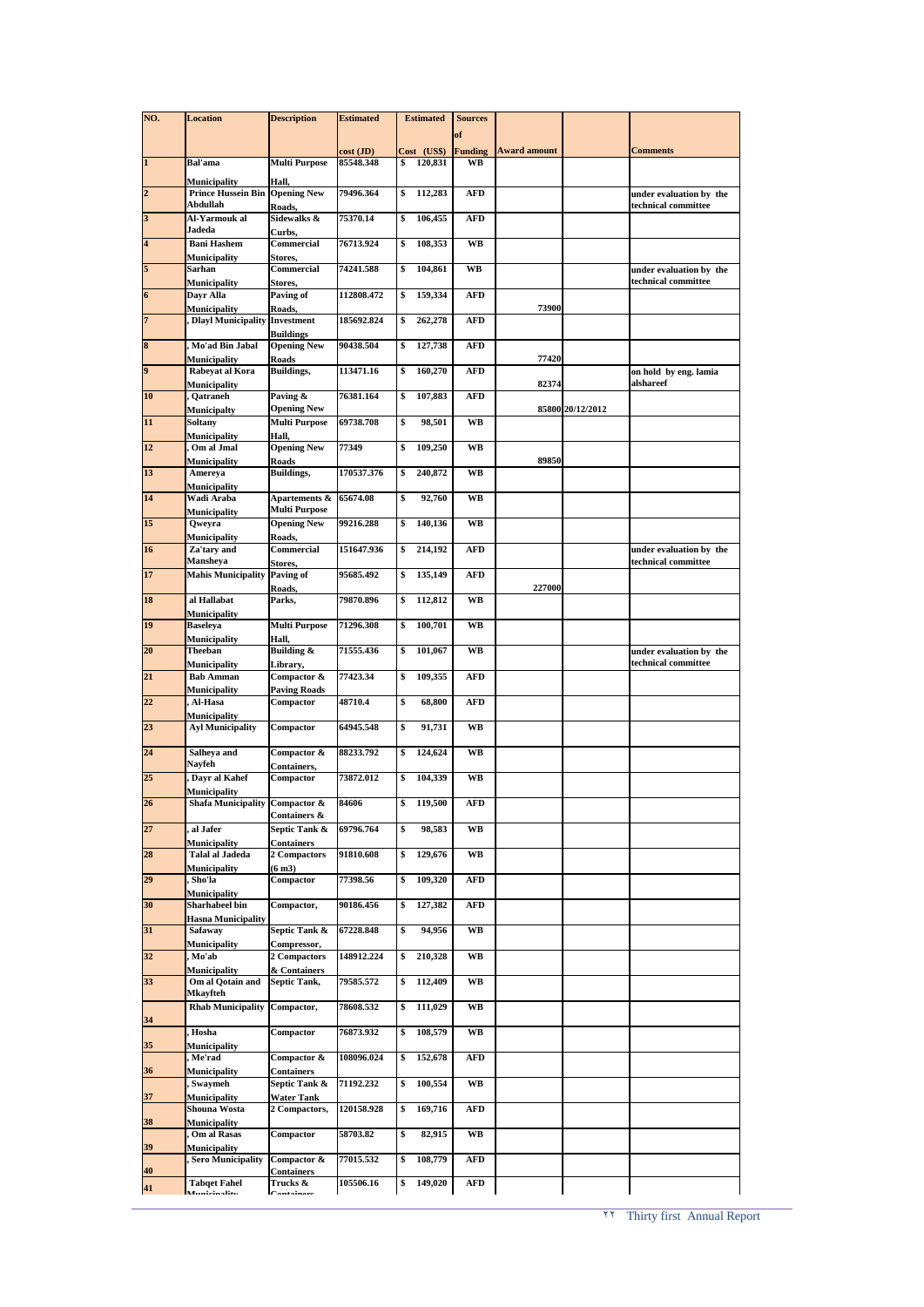Fifth**:** During 2012 JD (4631332) were paid from the grant account for all the projects table No (18) shows total amount paid from grant during 2009, 2010, 2011,2012.

#### **Table No (18) total amount paid from grant account during 2009, 2010, 2011, 2012 JD**

| JD         |           |      |           |      |         |      |         |               |
|------------|-----------|------|-----------|------|---------|------|---------|---------------|
| Amount of  | Total     | $\%$ | Total     | $\%$ | Total   | $\%$ | Total   | $\frac{0}{0}$ |
| grant      | amount    |      | amount    |      | amount  |      | amount  |               |
|            | paid in   |      | paid in   |      | paid in |      | paid in |               |
|            | 2009      |      | 2010      |      | 2011    |      | 2012    |               |
| 30,905,616 | 5,745,156 | 1 Q  | 3,903,772 |      | 122,883 | −    | 4631332 |               |

**Figure No.6 Amount paid from grant during 2009, 2010, 2011,2012**



## **Achievements of component C**

### **Component "C" (Municipal Capacity Building)**

The current situation of the Consultancy Services related to CVDB, is as follows: -

#### **- Design, implementation and rollout of Municipalities' Financial Management Information System (MFMIS) (RLDP.C.7.2009)**

- Financial managers of the municipalities meet and explain the future of the financial system.

- Hold training workshops for municipal employees , employees of CVDB and MOMA.

- Determination of the short list from 6 companies.
- 3 companies were chosen by top ranked.
- We are awaiting the approval of the donor on the three companies.

#### **Municipal Services and Infrastructure (Survey, baseline and database) (RLDP C/1/2009)**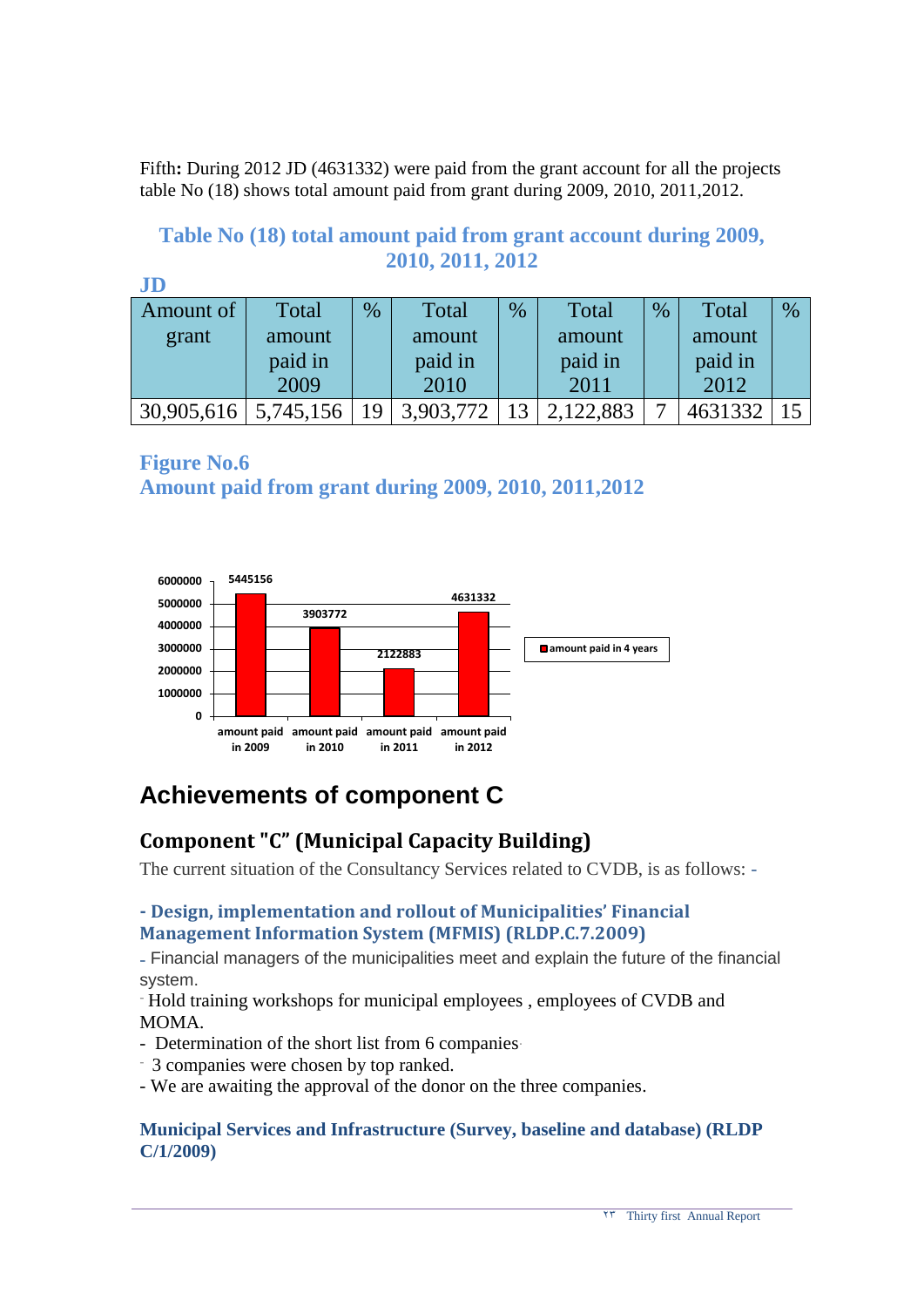The following deliverables have been submitted.

- 1- Work was completed for the database basic system to municipalities (Irbid, Zarqa, Madaba).
- 2- Work was completed on screens infrastructure for municipalities and how to enter information.
- 3- Municipal employees have been trained on how to use the system and data entry.
- 4- Currently, the committee of the Ministry of Municipal Affairs and the three municipalities and cities &villages Development Bank is evaluating the operation of the system and the identification of existing deficiencies to be addressed before acceptance.

### **CVDB Restructuring/Development Advisory Services**

The objective of this consultancy is to provide technical support to CVDB for it to evolve into a viable and sustainable banking institution capable of making commercially based lending decisions and efficiently providing banking services to municipalities. This technical assistance will address several technical issues, a number of which were already identified during project preparation and include, without being limited to: Bank Financial Analysis, Strategic plan, Business Plan, Organization Structure, Human Resources Analysis, Governance and Law. The bidding is advertised in local and international market to submit the Expression of interest for this project. 12 offers were submitted by local and international firms. After the evaluation of these offers 6 out of 12 were qualified to submit their technical and financial offers before 10/12/2012. After technical evaluation the evaluation was sent to the World Bank for No- objection in 24/12/2012.

#### **Municipal Solid Waste Management Strategy**

This consultancy service was initiated in 2011 during a WB mission for RLDP project, as a committee was formed containing members from MoMA, CVDB, MoE, MoP and GAM to prepare the ToR and RfP, then to announce in the DG market and the local newspapers for the assignment.

23 proposals were submitted and then evaluated by the committee, and the tender was awarded to LDK PESCARES & ACB joint venture companies.

Negotiations with the consultant are under going to reach an agreement on some suspended issues to go ahead with the assignment.

### - **Technical Evaluation for Municipalities Projects in Cycle 1 Contract No. RLDP.B/3/2012**

The main purpose of the project is to provide consultants point of preview regarding provision of a successful project by proposing the evaluation criteria of the projects and complete the task within the tight time frame by making full audit of the project in terms of technical, economic, and social and environmental and make the necessary recommendations shortcomings and try to find ways to mitigate them in future., where 15 municipalities were selected for evaluation ..